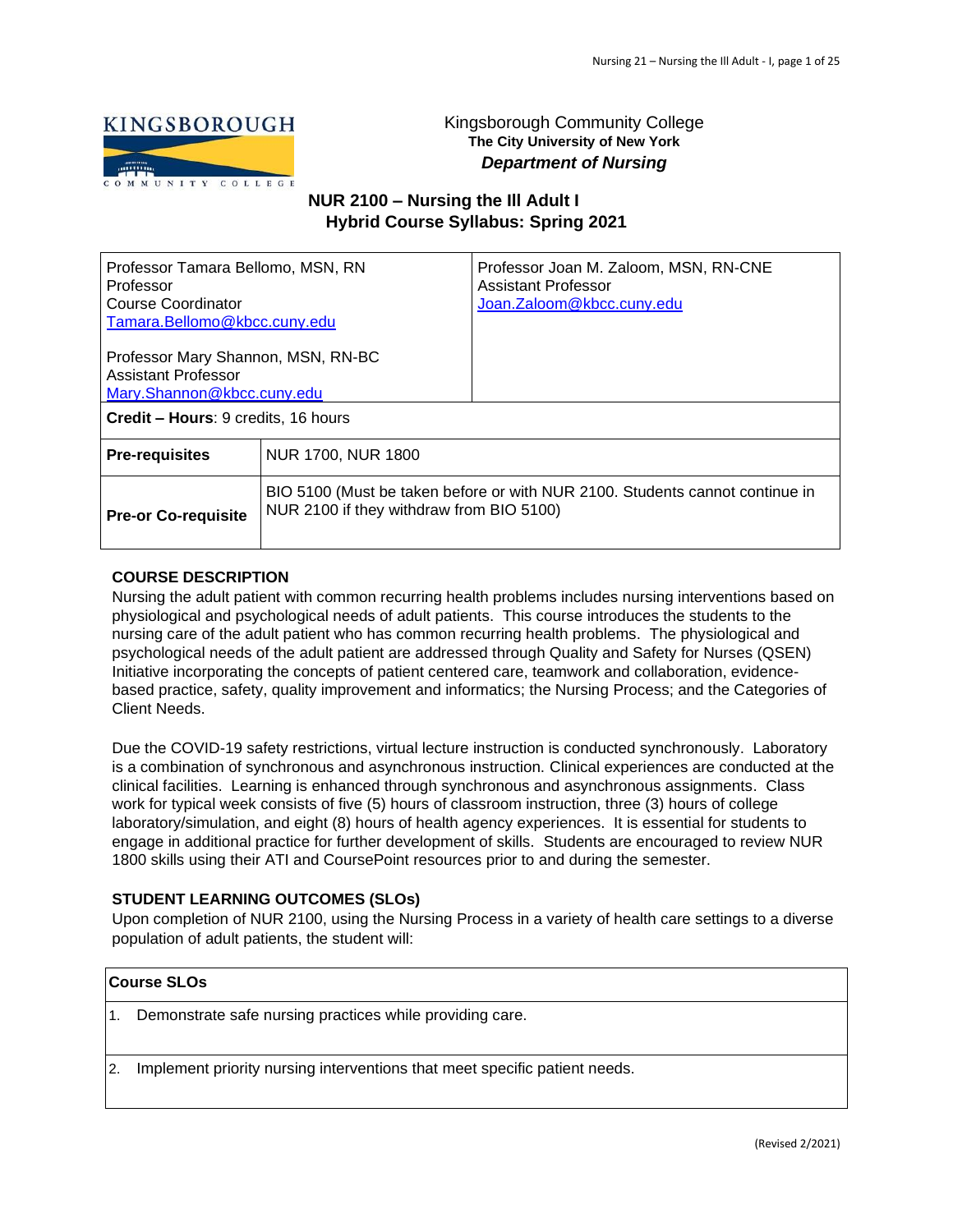3. Use evidence-based practice while delivering nursing care.

4. Include critical thinking strategies to guide clinical decisions while providing nursing care.

5. Interact collaboratively with members of the healthcare team.

6. Explore effective leadership strategies.

7. Operate information and technological systems in the management of care.

8. Demonstrate an understanding of ethical and legal principles relevant to the practice of a registered nurse.

# **ASSESSMENT MEASURES for COURSE SLOs**

Students will perform satisfactorily in the virtual classroom and laboratory and the clinical setting as evidenced by achieving 75% or greater on exams, completion/submission of various course specific written assignments, and demonstration of satisfactory performance on course specific clinical competency and evaluation tools.

# **ASSESSMENT TECHNOLOGY INSTITUTE (ATI) TESTING**

Kingsborough's Nursing Department uses ATI Nursing Education tutorials, testing and remediation each semester. Active participation in ATI assignments and testing is a requirement of this course and will account for 2% of the course grade. Failure to take the proctored exam as scheduled will result in a grade of incomplete and will prevent progression in the program.

# **ATTENDANCE**

Complete participation in class is possible only when students are able to focus attention on the class, therefore entering the virtual classroom after it has begun is disrespectful to Faculty and classmates. Talking out of turn or exhibiting other disruptive behaviors is not tolerated and students will be asked to leave the classroom or lab. Student must have video and audio capability turned on in order to participate in the virtual classroom setting.

All cell phones, smart devices or other multimedia devices that generate sound must be turned off when any member of the academic community enters the virtual classroom.

A student is deemed excessively absent in any course when he or she has been absent 15% of the number of contact hours a class meets during a semester. When a student is excessively absent, a grade of "WU" will be assigned as described in the college catalogue. Attendance at pre and post conference for laboratory experience is required. Absence from either pre or post conference constitutes an absence for the day's experience.

# **STUDENTS WITH DISABILITIES**

Access-Ability Services (AAS) serves as a liaison and resource to the KCC community regarding disability issues, promotes equal access to all KCC programs and activities, and makes every reasonable effort to provide appropriate accommodations and assistance to students with disabilities. Your instructor will make the accommodations you need once you provide documentation from the Access-Ability office (D-205). Please contact AAS for assistance.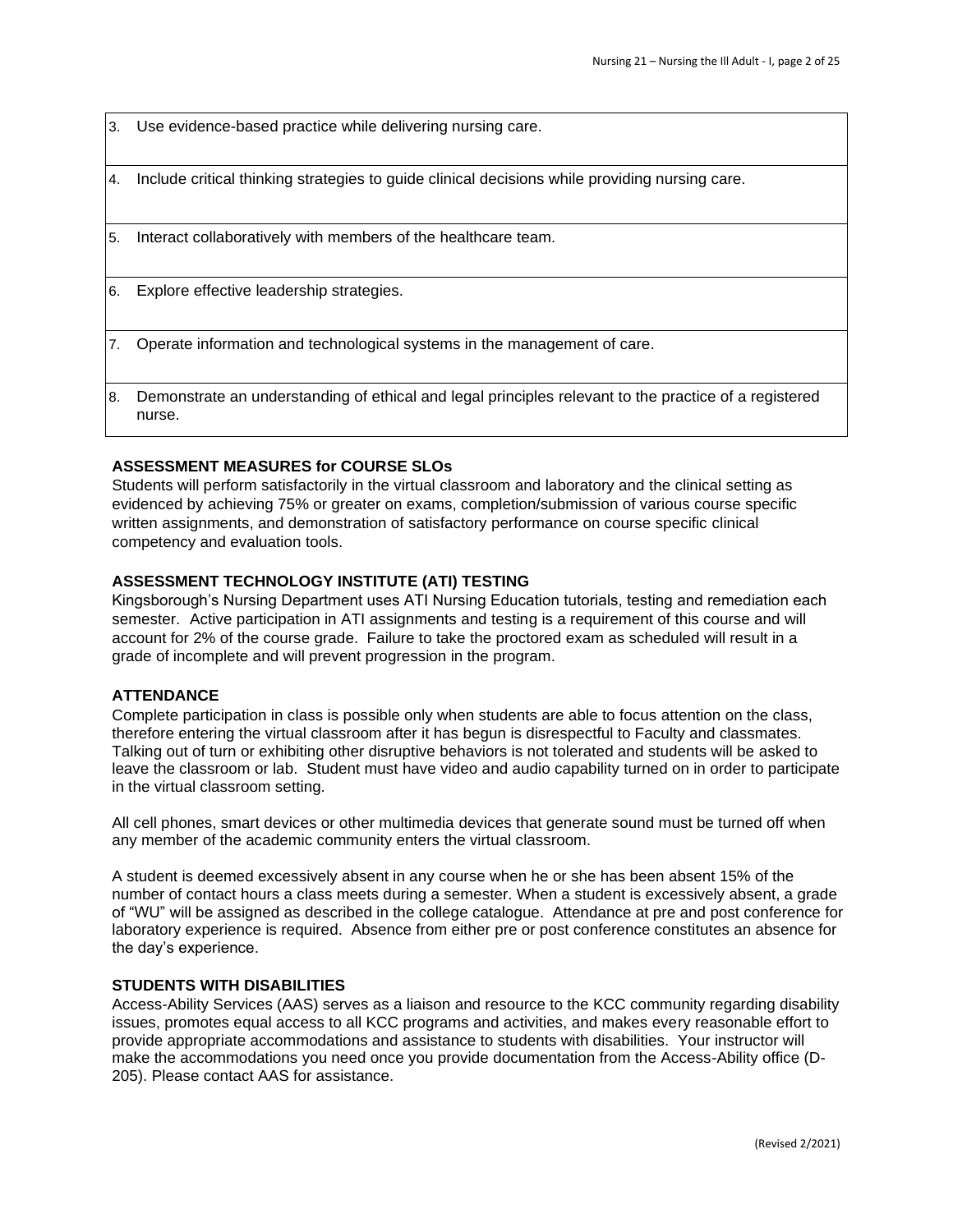# **EXAM POLICY**

All course exams are administered electronically via ExamSoft. Students will be monitored during the exam therefore it is imperative that the student use a computer with audio and video capabilities. The student testing environment should be in an area with adequate Wi-Fi and free from distractions and personal items. The CUNY [Policy on Academic Integrity](https://www.kbcc.cuny.edu/faculty_staff/documents/Academic_Integrity_Policy.pdf#search=academic%20integrity%20policy%20) is strictly enforced throughout the exam. Any suspected violation of this policy may result in removal from the course. Examples of this behavior include, but are not limited to, talking, use of any reading material, hand gesturing, and presence of other individuals in the immediate area. No headphones (both wireless and non-wireless) or any other device that can receive sound is permitted during the exam. There will be no individual exam reviews with faculty members and there will be no group exam review at the end of the exam.

Please be advised that, pursuant to accreditation requirements, the nursing program requires the mandatory use of remote proctoring tools for exams for all students in all nursing courses, regardless of whether a course is given in person or remotely.

# **EVALUATION**

Grades will be calculated according to college and departmental policy as follows:

| A+ 97 – 100 | $B + 87 - 89$            | $C+78-79$                                 | $D+66-69$                                                                                                                                                  |
|-------------|--------------------------|-------------------------------------------|------------------------------------------------------------------------------------------------------------------------------------------------------------|
| A 93-96     | $B$ $83 - 86$            | $C \t 75 - 77$                            | D $60 - 65$                                                                                                                                                |
| A-90 – 92   | $B - 80 - 82$            | $C - 70 - 74$                             | $F \leq 60$                                                                                                                                                |
| W           |                          |                                           |                                                                                                                                                            |
|             | Withdrew without penalty |                                           |                                                                                                                                                            |
| <b>WU</b>   |                          | Unofficial withdrawal (counts as failure) |                                                                                                                                                            |
| <b>INC</b>  |                          |                                           | Doing passing work, but missing an assignment or an examination; changes to a "FIN" if<br>work is not made up by the 10th week of the next 12-week session |
| <b>FIN</b>  |                          | Failure as a result of an Incomplete      |                                                                                                                                                            |

**NUR 2100** grades will be calculated as follows:

| Lecture examinations average (3 exams) | 66%                            |
|----------------------------------------|--------------------------------|
| Final examination                      | 32%                            |
| ATI testing                            | 2%                             |
| PrepU Mastery Level assignments        | Satisfactory or Unsatisfactory |
| <b>Written Assignments</b>             | Satisfactory or Unsatisfactory |
| Case Study                             | Satisfactory or Unsatisfactory |
| Clinical competency                    | Satisfactory or Unsatisfactory |
| <b>Teaching Plan</b>                   | Satisfactory or Unsatisfactory |
| <b>Unfolding Nursing Care Plans</b>    | Satisfactory or Unsatisfactory |
| Reflection/Observation Papers          | Satisfactory or Unsatisfactory |
| ATI Targeted exams                     | Satisfactory or Unsatisfactory |

Students are expected to take all exams when scheduled. Exceptions to this rule will be for emergency situations and the faculty must know in advance. Students who do not take an exam on the scheduled date are required to take a makeup exam. All makeup exams may be given at the end of the semester. Students who fail to take the scheduled exams or makeup exams will receive a grade of zero for that test.

All written assignments must comply with college standards for written work. Written assignments are to be submitted on the date that they are due. All assignments must be submitted by the end of the course, to complete the requirements of the course. A late assignment will meet the requirements of the course but will not receive full credit. If written assignments are not submitted by the end of the course, the student will receive a grade of "INC" for the course. Students must submit all assignments prior to the beginning of the next semester in order to progress in the program.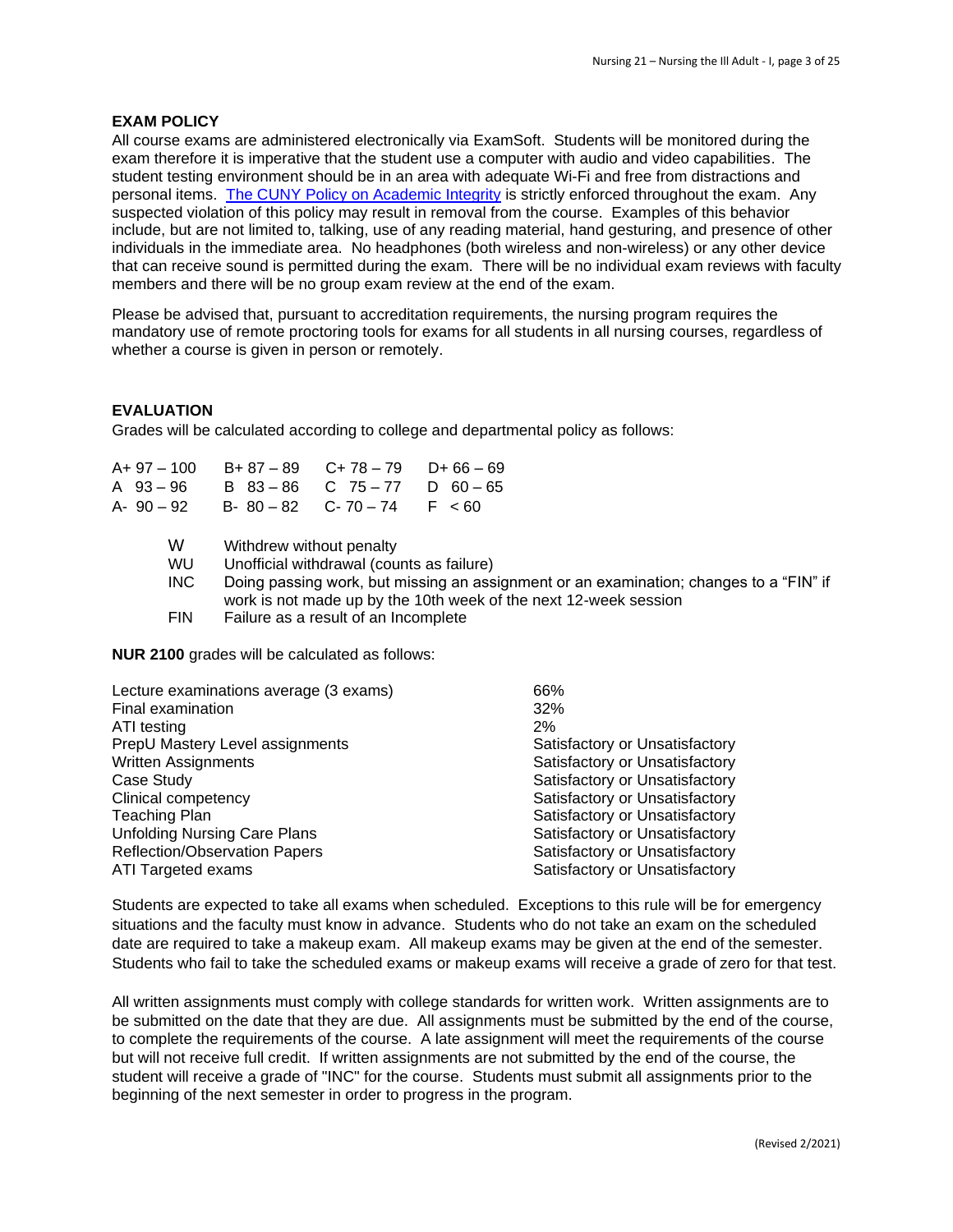Clinical agency performance will be evaluated as Satisfactory (S) or Unsatisfactory (U). Performance that has been designated as "U" at the end of the course will result in failure of the course. A minimum average grade of "75%" is required on all clinical assignments to achieve a satisfactory clinical grade.

A virtual conference with the clinical instructor is required at mid-semester, and at the end of the course, at which time the student's progress in the course will be discussed. In addition, students may initiate conferences with the instructor at other times.

# **RETENTION CRITERIA**

Criteria for retention in the Nursing Program mandates that students will:

- 1. Earn a minimum of a "C" grade in every required Nursing and co-requisite course inclusive of BIO 1200, BIO 5100, ENG 2400, and PSY 3200.
- 2. **Students who achieve a "C-" grade in required clinical nursing course may apply to repeat the course one time only in the semester immediately following, subject to space availability. The minimum grade for clinical courses that are repeated is a "B."** The "Intent to Return to Nursing Course" form can be found on the KCC Website Nursing Department page under "Forms". This must be completed and include a plan of success that demonstrates significant changes in how they will approach the course when repeated. Only one required nursing course may be repeated. A grade of less than a "C" in a second nursing course will cause the student to be dismissed from the program.
- 3. Students must achieve a grade of "B" in order to pass NUR 1700. Students in NUR 1700 who achieve a failing grade of no less than "C" may repeat the course one time only after submitting an "Intent to Return Form."
- 4. Students who enter Nursing 1700 and Nursing 1800 **MUST** complete the Nursing Program within four years from the date of entry into this course. Any student who has not attended nursing courses for two or more consecutive semesters cannot be readmitted into the Nursing Program unless qualifying examinations have been passed in the required nursing courses previously successfully completed. Qualifying examinations may be repeated only once.
- 5. Students in the clinical component can only appeal the retention criteria one time.
- 6. Students in the clinical component can only withdraw once and must be passing to do so.

# **Teaching Strategies**

- Lecture/Discussion
- Simulated Laboratory Experiences
- Demonstration/Return Demonstration
- Case Studies
- Multimedia
- Role Playing

• Health Agency Experiences • Unfolding Nursing Care Plan

• Course Point/Prep-U • Pre and Post Conferences

• Computer Assisted Instruction/ATI

• Student Response System

• Gaming

# **REQUIRED ELECTRONIC TEXTBOOK (see Student letter):**

Lippincott CoursePoint for Brunner & Suddarth's Textbook of Medical-Surgical Nursing Retail Purchases (i.e., Bookstore): 9781975124465 or Direct/Microsite Purchase: 9781975124502

# **REQUIRED RESOURCES:**

Assessment Technology Institute (ATI).

# **SUGGESTED REFERENCES:**

Nursing Central by Unbound Medicine

- Davis Drug Guide
- Diseases and Disorders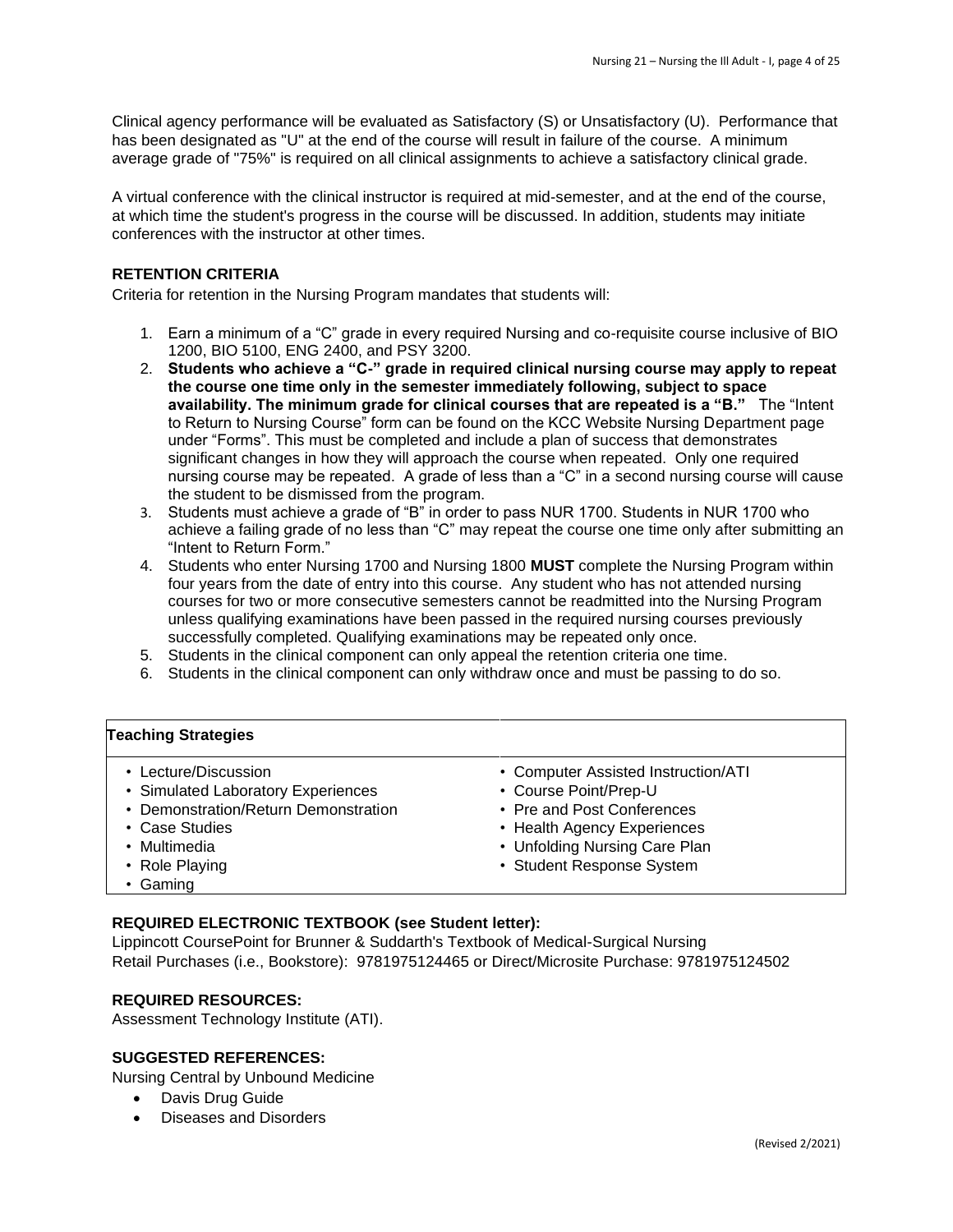- Taber's Medical Dictionary
- Davis Lab and Diagnostics Guide

# **RECOMMENDED TEXTBOOKS**

- Dudek, Susan G. (2017). Nutrition Handbook for Nursing Practice, 8<sup>th</sup> Edition, Philadelphia, Pa.: J.B. Lippincott.
- Frandsen, G., Pennington, S., (2020). Abrams Clinical Drug Therapy, 12<sup>th</sup> Edition. Philadelphia, PA: Lippincott, Williams & Wilkins.
- LeFever-Kee, Joyce (2017). *Laboratory and Diagnostic Tests with Nursing Implications*, 10<sup>th</sup> Edition, Upper Saddle River, NJ: Pearson/Prentice Hall.
- Thomas, Clayton L., Editor. (2017). Taber's Cyclopedic Medical Directory, 23<sup>rd</sup> Edition. Philadelphia, Pa. F.A. Davis Company.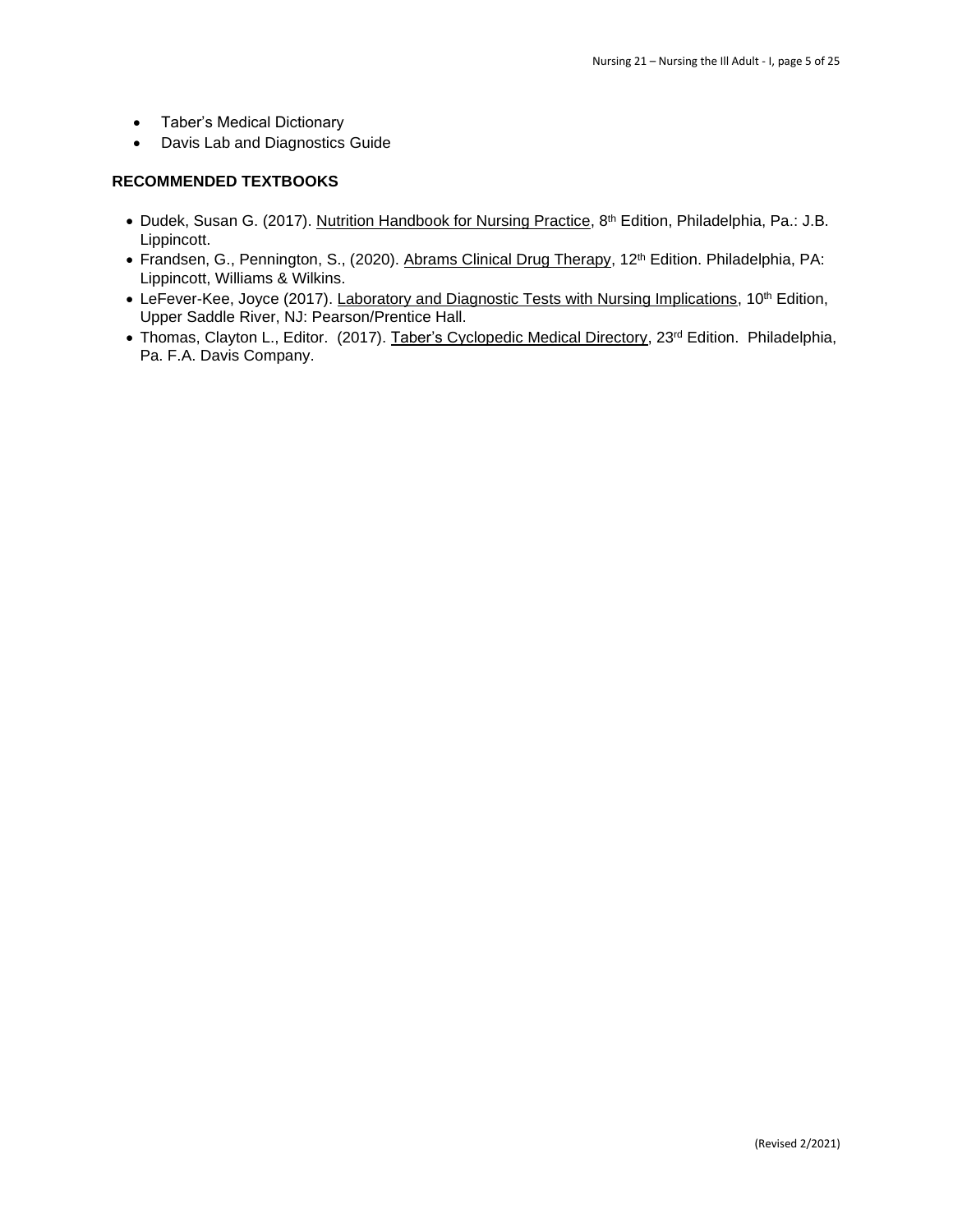# **All students are expected to have read and to adhere to the policies pertaining to the following, as outlined in the department's Nursing Student Handbook:**

| Attendance                                   | Netiquette                                    |
|----------------------------------------------|-----------------------------------------------|
| Malpractice insurance, health clearance, and | Specific dress requirements for each clinical |
| CPR training                                 | course                                        |
| Evaluation and grading                       | Drug calculation policy                       |
| Clinical competencies                        | Mandatory skills review                       |
| College laboratory practice requirements     | Criteria for retention in the nursing program |
| Clinical Agency experience requirements      | Civility (including appropriate dress)        |
| Integrity                                    |                                               |

# **TOPICAL OUTLINE:**

**\*Student receive a weekly lecture schedule posted on Backboard that reflects topics, reading assignments and method of delivery.** 

*Each unit incorporates the Categories of Client Needs: Safe and Effective Care Environment (Management of Care, Safety, and Infection Control), Health Promotion and Maintenance, Psychosocial Integrity, Physiological Integrity (Basic Care and Comfort, Pharmacological and Parenteral Therapies, Reduction of Risk Potential, Physiological Adaptation*.

- Unit 1 Assessment & Management of the Patient who has a Fluid and Electrolyte Imbalance.
- Unit 2 Assessment & Management of the Patient who has a Respiratory Disorder.
- Unit 3 Assessment & Management of the Patient who has a Cardiovascular Disorder.
- Unit 4 Assessment & Management of the Patient who has a Gastrointestinal Disorder.
- Unit 5 Assessment & Management of the Patient who has an Endocrine Disorder.
- Unit 6 Assessment & Management of the Perioperative Patient.
- Unit 7 Assessment & Management of the Patient who has a Musculoskeletal Disorder.
- Unit 8 Assessment & Management of the Patient who has an Immune Response Disorder.
- Unit 9 Assessment & Management of the Patient who has a Genitourinary Disorder.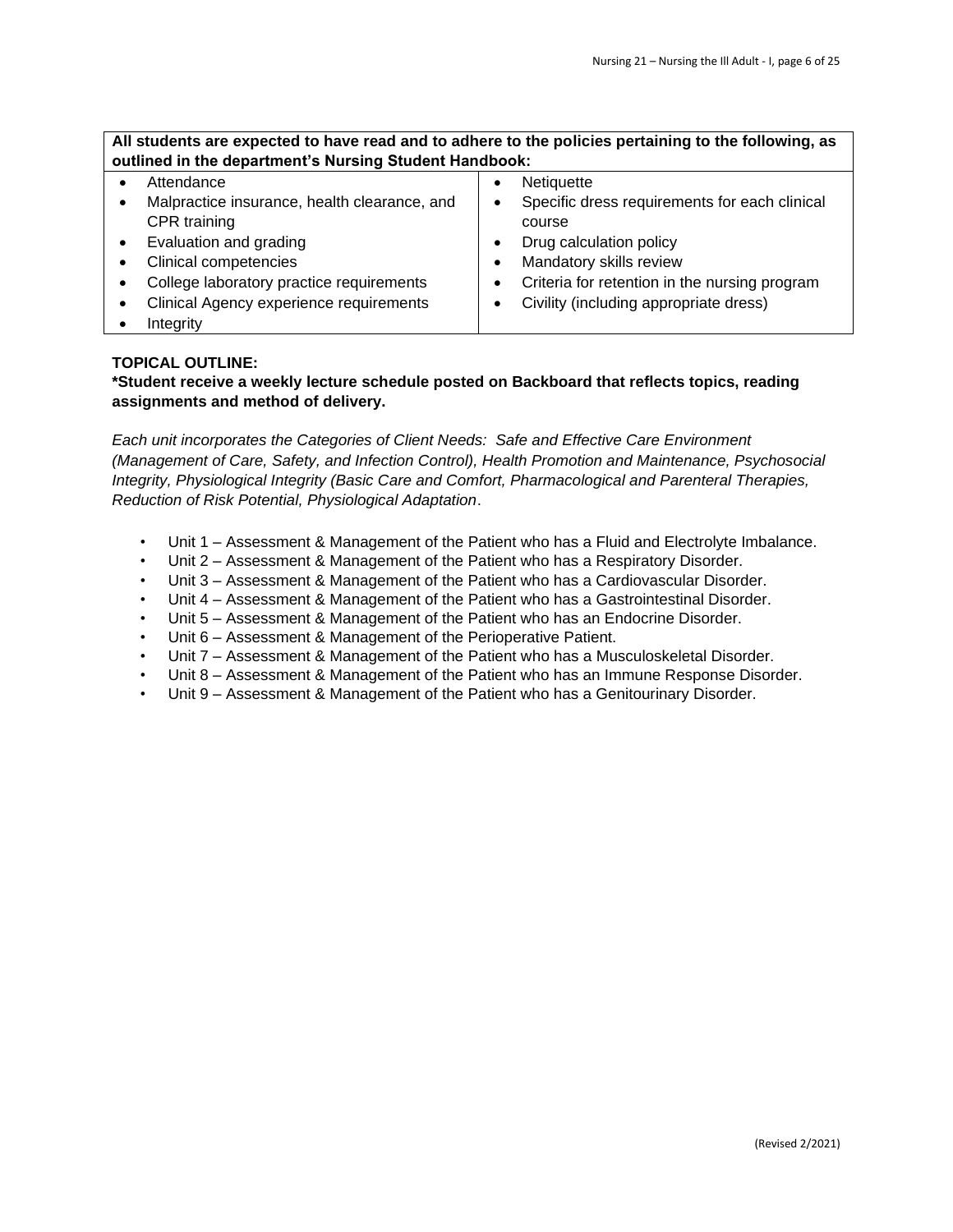|                                   | Unit 1 – Assessment & Management of the Patient who has a Fluid and Electrolyte Imbalance                                                                                                                                                        |  |  |  |  |
|-----------------------------------|--------------------------------------------------------------------------------------------------------------------------------------------------------------------------------------------------------------------------------------------------|--|--|--|--|
| <b>Content/Lecture Discussion</b> |                                                                                                                                                                                                                                                  |  |  |  |  |
| $\bullet$                         | The structure and function of fluid and electrolyte imbalances<br>Dehydration<br>$\qquad \qquad -$                                                                                                                                               |  |  |  |  |
|                                   | Shock                                                                                                                                                                                                                                            |  |  |  |  |
|                                   | <b>Burns</b>                                                                                                                                                                                                                                     |  |  |  |  |
|                                   | Strategies to involve the adult patient and family in reaching successful outcomes for the adult patient with fluid<br>and electrolyte imbalances                                                                                                |  |  |  |  |
|                                   | Health teaching related to preventing dehydration, electrolyte imbalances, and burns                                                                                                                                                             |  |  |  |  |
|                                   | Strategies for identifying and managing care of the adult patient with fluid and electrolyte imbalances utilizing a<br>team approach                                                                                                             |  |  |  |  |
|                                   | Coordination of care, utilizing collaboration and priority setting in meeting the needs of the adult patient<br>who has fluid and electrolyte imbalances.<br>Use of SBAR<br>$\circ$                                                              |  |  |  |  |
|                                   | Team functioning in a civil manner<br>on safety & quality of care when meeting the needs of the adult patient who has fluid & electrolyte<br>deficits                                                                                            |  |  |  |  |
|                                   | Strategies relevant to the outcomes of care for the adult patient with a need for fluid and electrolyte balance.<br>Provision of care with sensitivity and respect for the adult patient with fluid and electrolyte imbalances.                  |  |  |  |  |
|                                   | Health promotion<br>$\circ$                                                                                                                                                                                                                      |  |  |  |  |
|                                   | Fluid management, medications, electrolyte replacement<br>$\circ$<br>Nutritional support, burn care<br>$\circ$                                                                                                                                   |  |  |  |  |
| $\bullet$                         | Application of critical thinking processes when practicing safely in the delivery of care to the adult patient with<br>fluid and electrolyte imbalances                                                                                          |  |  |  |  |
|                                   | Use of the Nursing Process throughout the mutually designed plan of care for the adult patient with fluid<br>and electrolyte imbalances                                                                                                          |  |  |  |  |
|                                   | Utilization of technology in the care of the adult patient with fluid and electrolyte imbalances<br>Communication & documentation of care rendered via electronic health record (EHR)<br>Uses the EHR for medication reconciliation.<br>$\Omega$ |  |  |  |  |
|                                   | <b>Related Learner Experiences</b>                                                                                                                                                                                                               |  |  |  |  |
|                                   | <b>Review:</b> NUR 18, PSY11 & 32, BIO 11 & 12, related to topic content                                                                                                                                                                         |  |  |  |  |
|                                   | Required Reading Prior to 1 <sup>st</sup> Day of Class                                                                                                                                                                                           |  |  |  |  |
|                                   | Hinkle & Cheever. Ch. 13 pp. 251 - 295                                                                                                                                                                                                           |  |  |  |  |
|                                   | <b>Required Reading</b>                                                                                                                                                                                                                          |  |  |  |  |
| $\bullet$                         | Hinkle & Cheever. Ch. 14 pp. 296 - 323; Ch. 62 pp. 1845 - 1873                                                                                                                                                                                   |  |  |  |  |
| $\bullet$                         | Gaming<br>Fluid/Electrolytes, Septic Shock                                                                                                                                                                                                       |  |  |  |  |
|                                   | <b>ATI Nursing Education</b>                                                                                                                                                                                                                     |  |  |  |  |
| $\bullet$                         | <b>ATI Student Orientation</b>                                                                                                                                                                                                                   |  |  |  |  |
|                                   | <b>Clinical Experiences</b>                                                                                                                                                                                                                      |  |  |  |  |

- Provide patient-centered care with sensitivity and respect preferences and expressed needs for patients with fluid /electrolyte imbalances.
- Communicate/document assessed findings to all members of the health team.

# **Laboratory/Simulation Experiences**

- IV Lab
- Simulation on fluid and electrolyte imbalance
	- Case study
- Computer Assisted Instruction

Practice and Learn Interactive Case Studies: From Lippincott's Interactive Studies in Medical- Surgical Nursing:

- Chapter 13: Fluid and Electrolytes: Balance and Disturbance
	- o Fluid and Electrolyte Imbalance
	- Chapter 62 Management of Patients with Burn Injury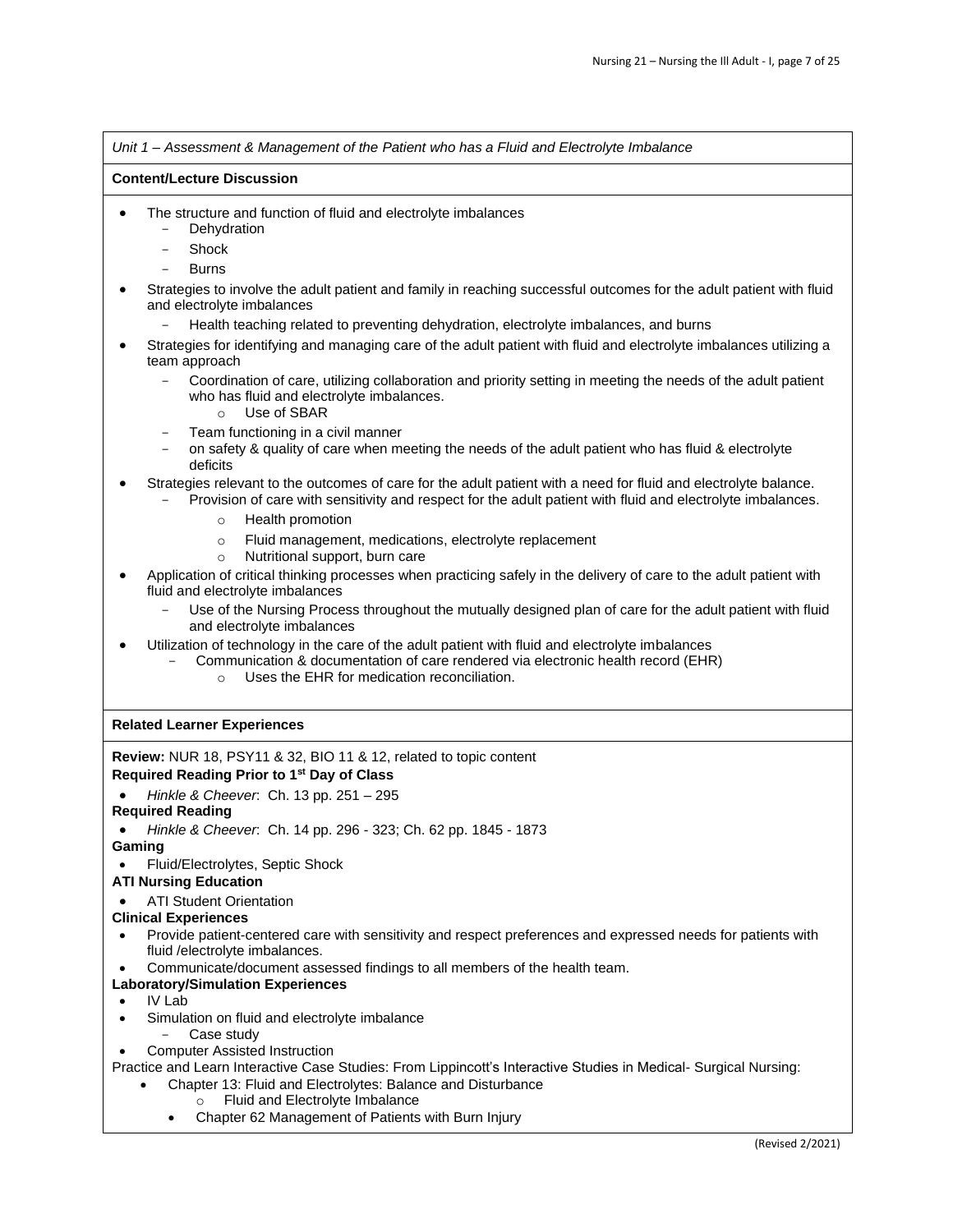#### •Burns

*Unit 2 – Assessment and Management of the Patient who has a Respiratory Disorder* 

*Unit 2a – General Respiratory Disorders* 

#### **Content/Lecture Discussion**

- The structure and function of respiratory system and the development of respiratory disorders and related complications
	- Pulmonary Embolus
	- Acute Respiratory Distress Syndrome (ARDS)
	- **Respiratory Failure**
- Strategies to involve the adult patient and family in reaching successful outcomes for the adult patient with respiratory disorders
	- Health teaching related to preventing pulmonary embolus, ARDS, and respiratory failure.
- Strategies for identifying and managing care of the adult patient with respiratory disorders utilizing a team approach.
	- Coordination of care utilizing collaboration and priority setting in meeting the needs of the adult patient who has pulmonary embolus, ARDS or respiratory failure o Use of SBAR
	- Team functioning on safety & quality of care when meeting the needs of the adult patient who has pulmonary embolus, ARDS or respiratory failure
- Strategies relevant to the outcomes of care for the adult patient with respiratory disorders
	- Provision of care with sensitivity and respect for the adult patient with pulmonary embolus, ARDS or respiratory failure.
		- o Health promotion & discharge
			- planning
		- o Oxygenation, mechanical ventilation (ABG's)
		- o Medication
- Application of critical thinking processes when practicing safely in the delivery of care to the adult patient with respiratory disorders
	- Use of the Nursing Process throughout the mutually designed plan of care for the adult patient with pulmonary embolus, ARDS or respiratory failure
- Utilization of technology in the care of the adult patient with respiratory disorders
	- Communication & documentation of care rendered via electronic health record (EHR)
		- o Uses the EHR for medication reconciliation

#### **Related Learner Experiences**

#### **Required Reading**

• *Hinkle & Cheever*: Ch. 20 pp. 480-507; Ch. 21 pp. 510 – 523; 524-525, 526 – 536; Ch. 23 pp. 609-613, 614-619 **Gaming**

• ABGs

#### **Clinical Experiences**

- Provide patient centered care with sensitivity and respect preferences and expressed needs for patients with respiratory disorders
- Communicate & document assessed findings to all members of the health team

#### **Laboratory/Simulation Experiences**

- Oxygenation lab
- Computer Assisted Instruction

Practice and Learn Interactive Case Studies: From Lippincott's Interactive Studies in Medical- Surgical Nursing: • Chapter 23: Management of Patients with Chest and Lower Tract Disorders

• Acute Respiratory Distress Syndrome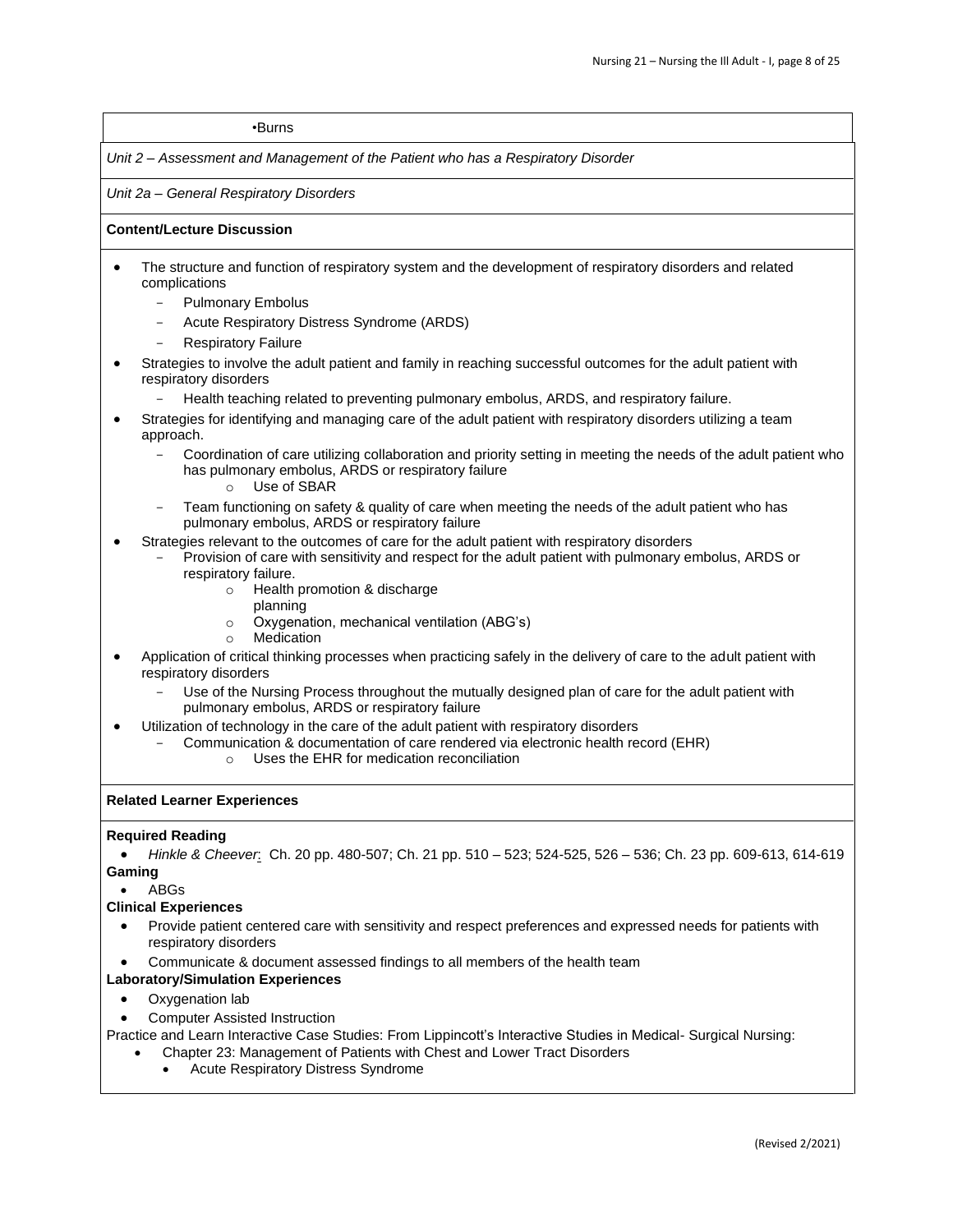#### Unit 2 – Assessment and Management of the Patient who has a Respiratory Disorder

#### Unit 2b – Infectious Respiratory Disorders

#### **Content/Lecture Discussion**

- The structure and function of respiratory system and the development of infectious respiratory disorders and related complications
	- **Pneumonia**
	- Pleural Effusion
	- **Tuberculosis**
- Strategies to involve the adult patient and family in reaching successful outcomes for the adult patient with infectious respiratory disorders
	- Health teaching related to preventing infectious respiratory disorders
- Strategies for identifying and managing care of the adult patient with infectious respiratory disorders utilizing a team approach
	- Coordination of care, utilizing collaboration and priority setting in meeting the needs of the adult patient who has infectious respiratory disorders.
	- Use of SBAR
	- Team functioning on safety & quality of care when meeting the needs of the adult patient who has infectious respiratory disorders
- Strategies relevant to the outcomes of care for the adult patient with infectious respiratory disorders
	- Provision of care with sensitivity and respect for the adult patient with infectious respiratory disorders
		- o Health promotion & discharge planning
		- o Oxygenation
		- o Isolation
		- o Medications
- Application of critical thinking processes when practicing safely in the delivery of care to the adult patient infectious respiratory disorders
	- Use of the Nursing Process throughout the mutually designed plan of care for the adult patient with infectious respiratory disorders
- Utilization of technology in the care of the adult patient with infectious respiratory disorders
	- Communication & documentation of care rendered via electronic health record (EHR).
		- Uses the EHR for medication reconciliation

# **Related Learner Experiences**

#### **Required Reading**

- *Hinkle & Cheever:* Ch. 23 pp. 586-609
- •

# **Computer Assisted Instruction**

• Physical assessment of the lungs, thorax, and heart sounds (CD)

#### **Clinical Experiences**

- Provide patient centered care with sensitivity and respect preferences and expressed needs for patients with respiratory disorders
- Communicate & document assessed findings to all members of the health team

#### **Laboratory/Simulation Experiences**

• Computer Assisted Instruction

Practice and Learn Interactive Case Studies: From Lippincott's Interactive Studies in Medical- Surgical Nursing: Chapter 23: Management of Patients with Chest and Lower Tract Disorders

• Pneumonia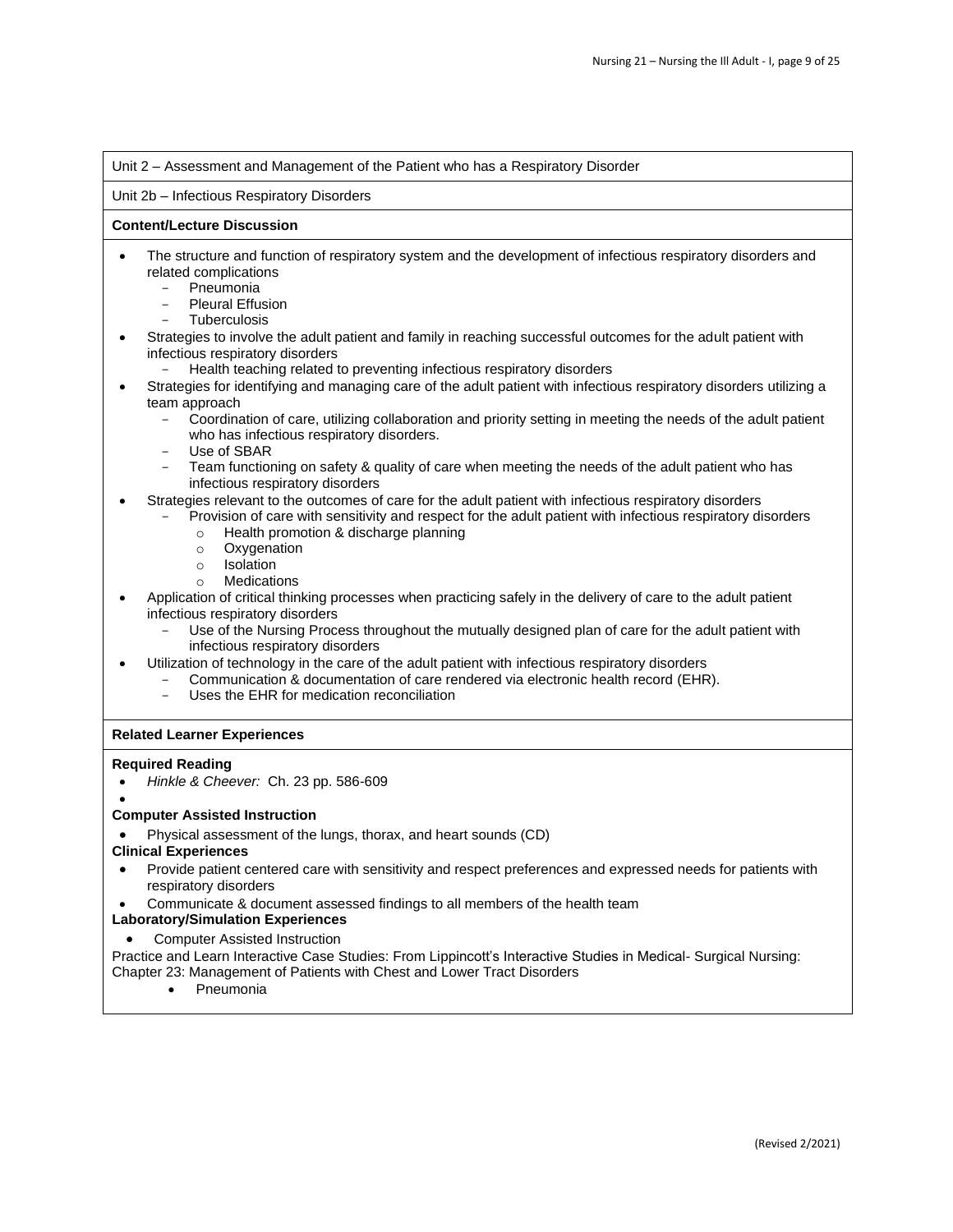*Unit 2 – Assessment and Management of the Patient who has a Respiratory Disorder* 

*Unit 2c – Constrictive Respiratory Disorders* 

### **Content/Lecture Discussion**

- The structure and function of respiratory system and the development of constrictive respiratory disorders and related complications
	- Asthma
		- Chronic Obstructive Pulmonary Disease (COPD)
			- o Chronic Bronchitis
			- o Emphysema
- Strategies to involve the adult patient and family in reaching successful outcomes for the adult patient with constrictive respiratory disorders
	- Health teaching related to preventing constrictive respiratory disorders
- Strategies for identifying and managing care of the adult patient with constrictive respiratory disorders utilizing a team approach
	- Coordination of care, utilizing collaboration and priority setting in meeting the needs of the adult patient who has constrictive respiratory disorders.
		- o Use of SBAR
	- Team functioning on safety & quality of care when meeting the needs of the adult patient who has constrictive respiratory disorders
- Strategies relevant to the outcomes of care for the adult patient with constrictive respiratory disorders.
	- Provision of care with sensitivity and respect for the adult patient with constrictive respiratory disorders o Health promotion & discharge planning
		- o Oxygenation, ABG's, pulmonary function testing
		- o Medications
- Application of critical thinking processes when practicing safely in the delivery of care to the adult patient with constrictive respiratory disorders
	- Use of the Nursing Process throughout the mutually designed plan of care for the adult patient with constrictive respiratory disorders
- Utilization of technology in the care of the adult patient with constrictive respiratory disorders
	- Communication & documentation of care rendered via electronic health record (EHR).
		- o Uses the EHR for medication reconciliation

# **Related Learner Experiences**

#### **Required Reading**

- *Hinkle & Cheever*: Ch. 24 pp. 618-637, 637-648 Ch. 24 pp. 634-654, 655-665
- **Clinical Experiences**
- Provide patient centered care with sensitivity and respect preferences and expressed needs for patients with respiratory disorders.
- Communicate & document assessed findings to all members of the health team

# **Laboratory/Simulation Experiences**

- Computer Assisted Instruction
	- Practice and Learn Interactive Case Studies: From Lippincott's Interactive Studies in Medical- Surgical Nursing: Chapter 24 Management of Patients with Chronic Pulmonary Disease
		- Chronic Obstructive Pulmonary Disease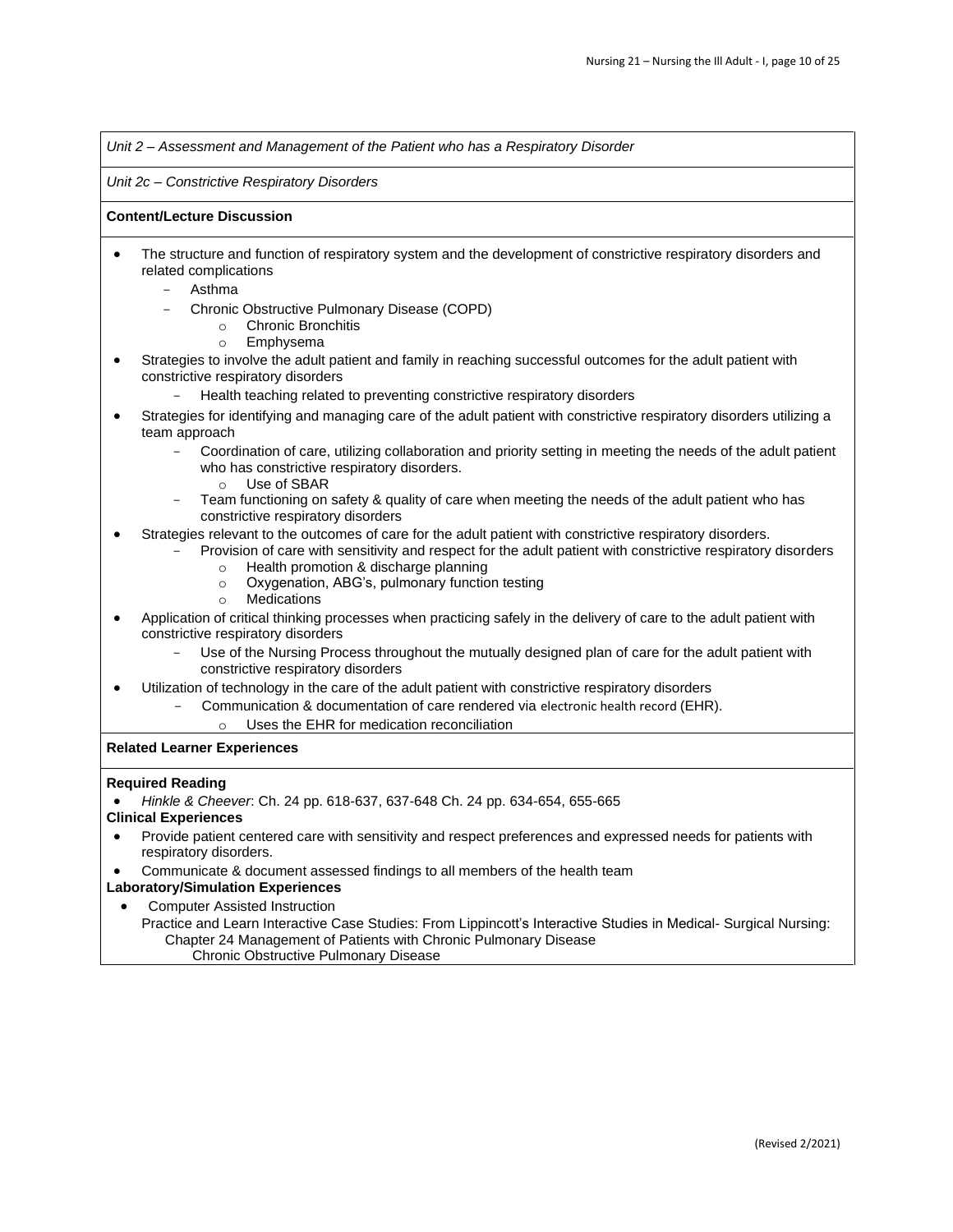*Unit 2 – Assessment and Management of the Patient who has a Respiratory Disorder* 

#### *Unit 2d – Traumatic Respiratory Disorders*

#### **Content/Lecture Discussion**

- The structure and function of respiratory system and the development of traumatic respiratory disorders and related complications
	- Pulmonary Contusion
	- **Fractured Rib**
	- Pneumothorax/Hemothorax
	- Tension Pneumothorax
	- **Flail Chest**
- Strategies to involve the adult patient and family in reaching successful outcomes for the adult patient with traumatic respiratory disorders
	- Health teaching related to preventing traumatic respiratory disorders
- Strategies for identifying and managing care of the adult patient with traumatic respiratory disorders utilizing a team approach.
	- Coordination of care, utilizing collaboration and priority setting in meeting the needs of the adult patient who has traumatic respiratory disorders.
		- o Use of SBAR
	- Team functioning on safety & quality of care when meeting the needs of the adult patient who has traumatic respiratory disorders
- Strategies relevant to the outcomes of care for the adult patient with traumatic respiratory disorders.
	- Provision of care with sensitivity and respect for the adult patient with constrictive respiratory disorders
		- o Health promotion & discharge planning
		- o Oxygenation, mechanical ventilation, ABG's, chest tube therapy
		- o Medication
- Application of critical thinking processes when practicing safely in the delivery of care to the adult patient with traumatic respiratory disorders
	- Use of the Nursing Process throughout the mutually designed plan of care for the adult patient with traumatic respiratory disorders
- Utilization of technology in the care of the adult patient with traumatic respiratory disorders
	- Communication & documentation of care rendered via electronic health record (EHR).
		- Uses the EHR for medication reconciliation

# **Related Learner Experiences**

#### **Required Reading**

- *Hinkle & Cheever*: Ch. 21 pp. 540-542, Ch. 23 pp. 625-631
- **Gaming**
- Chest Tube

#### **Clinical Experiences**

- Provide patient centered care with sensitivity and respect preferences and expressed needs for patients with respiratory disorders.
- Communicate & document assessed findings to all members of the health team

# **Laboratory / Simulation Experience**

- Simulation on chest tubes
- Case study
- Video: Closed Chest Drainage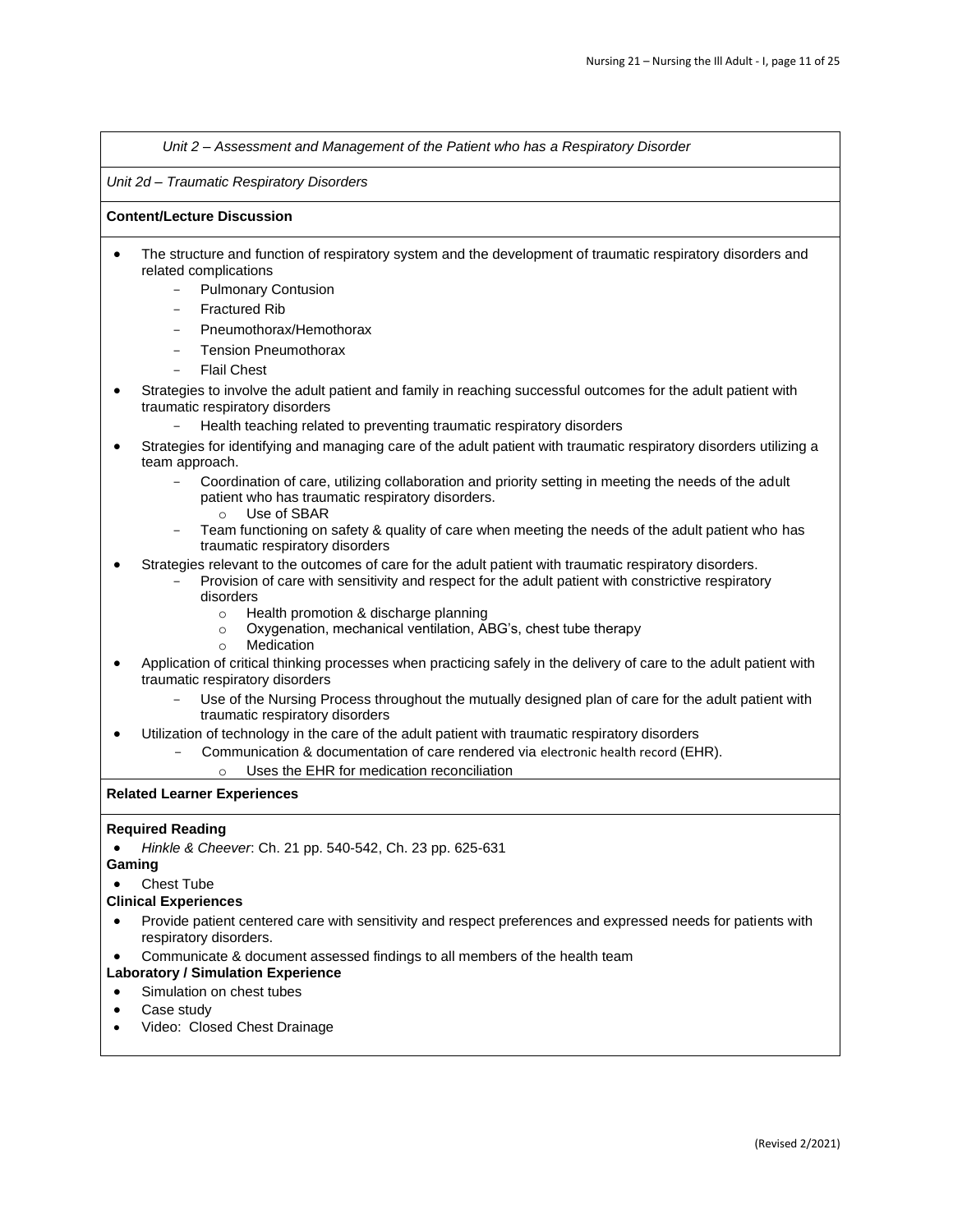*Unit 3 – Assessment and Management of the Patient who has a Cardiovascular Disorder* 

*Unit 3a – Peripheral Vascular Disease* 

### **Content/Lecture Discussion**

- The structure and function of the peripheral vascular system & the development of peripheral vascular disease and related complications.
	- Peripheral Arterial Disease
		- o Atherosclerosis/Arteriosclerosis
		- o Acute Arterial Occlusion
		- o Aneurysm
		- o Raynaud's Disease
	- Peripheral Venous Disease
		- o Venous Thrombosis
		- o Venous Insufficiency/ Varicose Veins
- Strategies to involve the adult patient and family in reaching successful outcomes for the adult patient with peripheral vascular disease
	- Health teaching related to preventing peripheral vascular disease
- Strategies for identifying and managing care of the adult patient with peripheral vascular disease utilizing a team approach.
	- Coordination of care, utilizing collaboration and priority setting in meeting the needs of the adult patient who has peripheral vascular disease.
		- o Use of SBAR
	- Team functioning on safety & quality of care when meeting the needs of the adult patient who has peripheral vascular disease
- Strategies relevant to the outcomes of care for the adult patient with peripheral vascular disease.
	- Provision of care with sensitivity and respect for the adult patient with peripheral vascular disease.
		- o Health promotion & discharge planning
		- o Medications and or surgical interventions
- Application of critical thinking processes when practicing safely in the delivery of care to the adult patient with peripheral vascular disease
	- Use of the Nursing Process throughout the mutually designed plan of care for the adult patient with peripheral vascular disease
- Utilization of technology in the care of the adult patient with traumatic respiratory disorders
	- Communication & documentation of care rendered via electronic health record (EHR).
		- o Uses the EHR for medication reconciliation

# **Related Learner Experiences**

**Review:** Bio 11/12 - Cardiovascular System

# **Required Reading**

• *Hinkle & Cheever:* Ch. 25 pp. 673-710; Ch. 30 pp. 841-849, 850-878

#### **Gaming**

• PVD

# **ATI Nursing Education**

• ATI Targeted Medical-Surgical 2019: Cardiovascular

# **Clinical Experiences**

- Provide patient centered care with sensitivity and respect preferences and expressed needs for patients with cardiac disorders.
- Communicate/document assessed findings to all members of the health team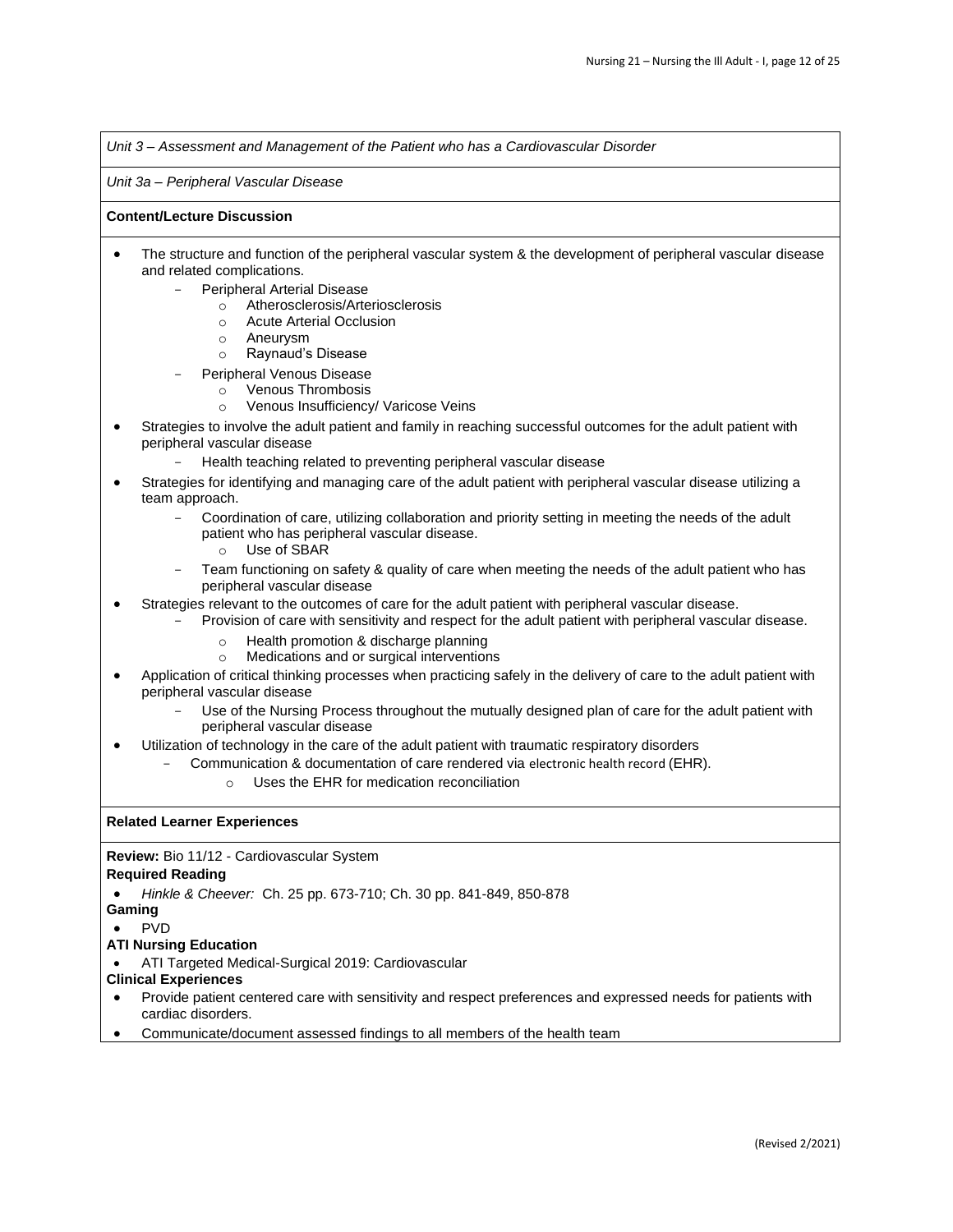*Unit 3 – Assessment and Management of the Patient who has a Cardiovascular Disorder/ Management of Patients With Nonmalignant Hematologic Disorders*

*Unit 3b – Hypertension Anemia*

#### **Content/Lecture Discussion**

- The structure and function of the arterial system and the development of hypertension and related complications.
- Strategies to involve the adult patient and family in reaching successful outcomes for the adult patient with hypertension
	- Health teaching related to preventing hypertension.
- Strategies for identifying and managing care of the adult patient with hypertension utilizing a team approach.
	- Coordination of care, utilizing collaboration and priority setting in meeting the needs of the adult patient who has hypertension.
		- o Use of SBAR
		- Team functioning on safety & quality of care when meeting the needs of the hypertensive patient.
- Strategies relevant to the outcomes of care for the adult patient with hypertension.
	- Provision of care with sensitivity and respect for the adult patient with hypertension.
		- o Health promotion & discharge planning
		- o Nutritional modifications
		- o Medications
- Application of critical thinking processes when practicing safely in the delivery of care to the adult patient with hypertension
	- Use of the Nursing Process throughout the mutually designed plan of care for the adult patient with hypertension
- Utilization of technology in the care of the adult patient with hypertension
	- Communication & documentation of care rendered via electronic health record (EHR).
		- Uses the EHR for medication reconciliation
- Differentiate between the hypoproliferative and the hemolytic anemias and compare and contrast the physiologic mechanisms, clinical manifestations, medical management, and nursing interventions for each.
- Strategies to involve the adult patient and family in reaching successful outcomes for the adult patient with anemia
	- Health teaching related for preventing anemia.
- Strategies for identifying and managing care of the adult patient with anemia utilizing a team approach.
	- Coordination of care, utilizing collaboration and priority setting in meeting the needs of the adult patient who has anemia.
		- o Use of SBAR
		- Team functioning on safety & quality of care when meeting the needs of the anemic patient.
- Strategies relevant to the outcomes of care for the adult patient with anemia.
	- Provision of care with sensitivity and respect for the adult patient with anemia.
		- o Health promotion & discharge planning
		- o Nutritional modifications
		- o Medications
- Application of critical thinking processes when practicing safely in the delivery of care to the adult patient with anemia
	- Use of the Nursing Process throughout the mutually designed plan of care for the adult patient with anemia
- Utilization of technology in the care of the adult patient with anemia.
	- Communication & documentation of care rendered via electronic health record (EHR).
		- Uses the EHR for medication reconciliation

# **Related Learner Experiences**

**Review:** Bio 11/12, related to topic content **Required Reading**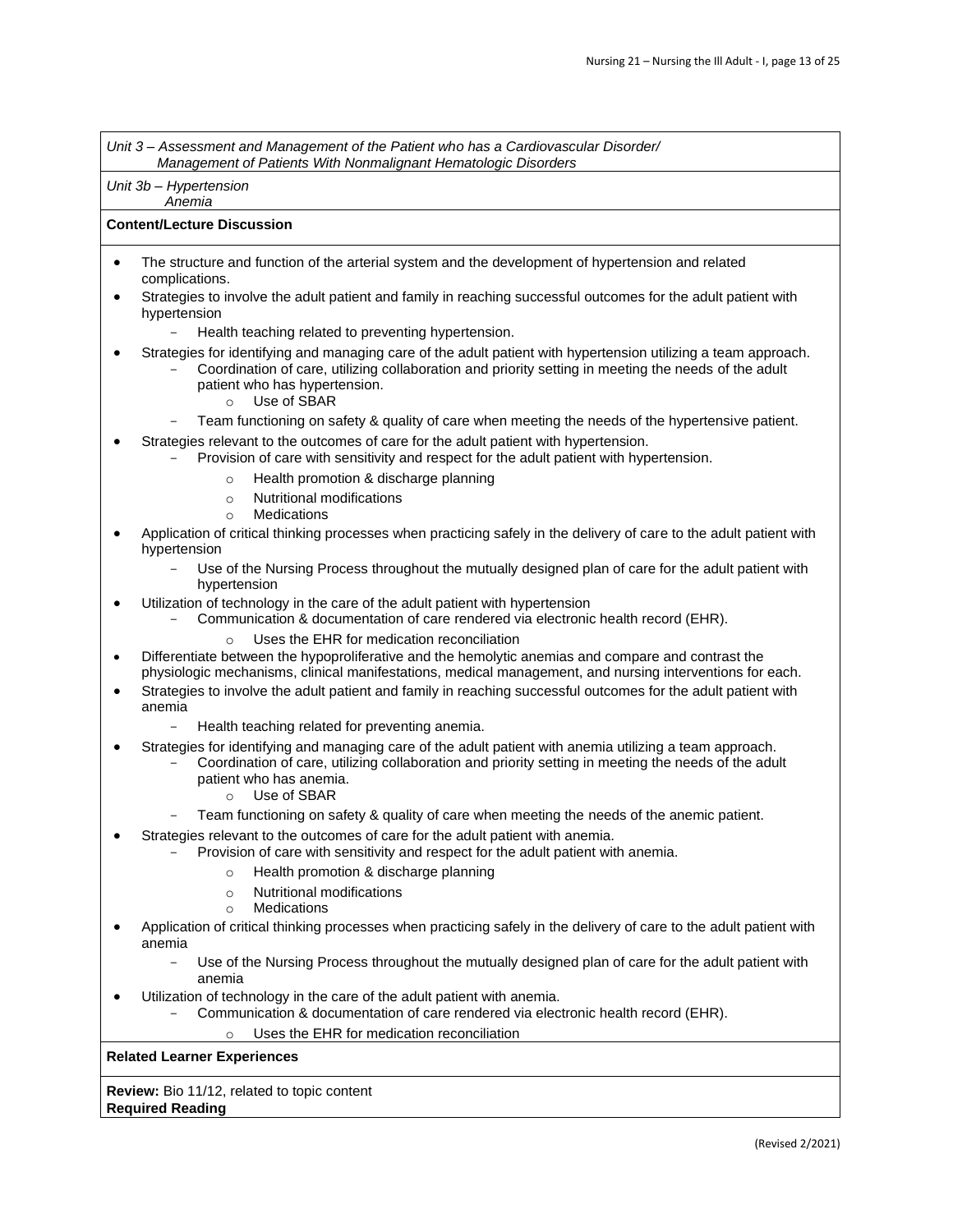- *Hinkle & Cheever*: *Ch. 31* pp. 884-898
- *Hinkle & Cheever*: Ch. 33 pp. 927-934

## **Clinical Experiences**

- Provide patient centered care with sensitivity and respect preferences and expressed needs for patients with cardiac disorders
- Communicate/document assessed findings to all members of the health team

*Unit 3 – Assessment and Management of the Patient who has a Cardiovascular Disorder* 

*Unit 3c – Coronary Artery Disease (CAD)* 

#### **Content/Lecture Discussion**

- The structure and function of the cardiovascular system and the development of coronary artery disease (CAD) and related complications
	- Stable Angina
	- Unstable Angina
	- Myocardial Infarction
	- **Heart Failure**
- Strategies to involve the adult patient and family in reaching successful outcomes for the adult patient with CAD - Health teaching related to preventing CAD
- Strategies for identifying and managing care of the adult patient with CAD utilizing a team approach. - Coordination of care utilizing collaboration and priority setting in meeting the needs of the adult patient who has CAD
	- o Use of SBAR
	- Team functioning on safety & quality of care when meeting the needs of the CAD
	- Strategies relevant to the outcomes of care for the adult patient with CAD
- Provision of care with sensitivity and respect for the adult patient with CAD  $\circ$  Health promotion & discharge planning
	- o Oxygenation
	- o Medications
	- o Telemetry/EKG
	- o Surgical Interventions
		- PTCA
		- Stents
		- CABG
- Application of critical thinking processes when practicing safely in the delivery of care to the adult patient with **CAD** 
	- Use of the Nursing Process throughout the mutually designed plan of care for the adult patient with **CAD**
- Utilization of technology in the care of the adult patient with CAD
	- Communication & documentation of care rendered via electronic health record (EHR).

#### Uses the EHR for medication reconciliation

#### **Related Learner Experiences**

#### **Review:** Bio 11/12, related to topic content

#### **Required Reading**

• *Hinkle & Cheever*: Ch. 29 pp. 818-838; Ch. 27 pp. 750-788

#### **Clinical Experiences**

• Provide patient centered care with sensitivity and respect preferences and expressed needs for patients with cardiac disorders.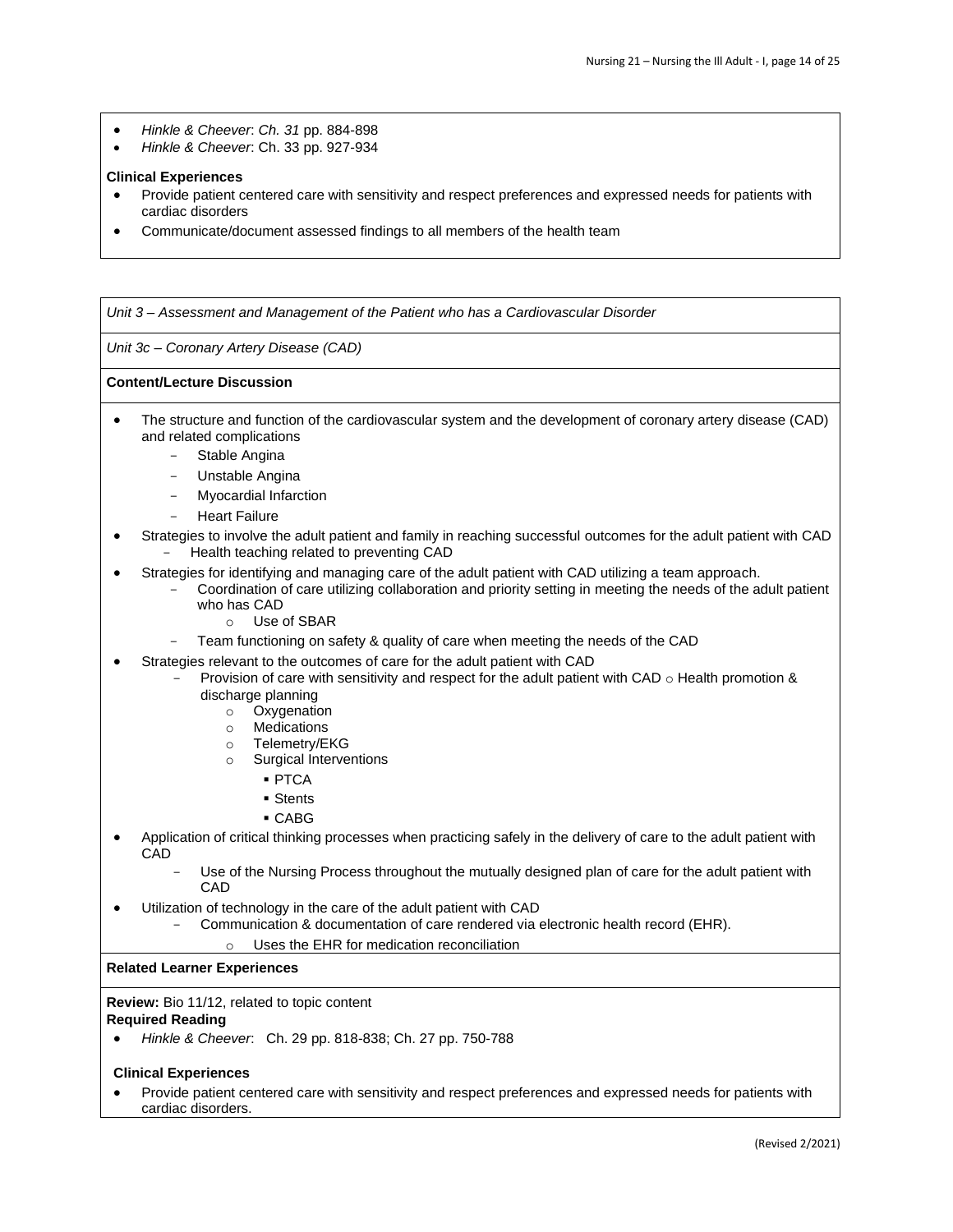• Communicate & document assessed findings to all members of the health team

- **Laboratory/Simulation Experiences**
- Simulation on heart failure
- Case study
- Practice and Learn Interactive Case Studies: From Lippincott's Interactive Studies in Medical- Surgical Nursing:
	- Chapter 23: Management of Patients with Chest and LOWER Respiratory Disorders:
		- o Pulmonary Edema
		- Chapter 27: Management of Patients with Coronary Vascular Disorders:
			- o Coronary Artery Disease
				- o Angina
				- o Myocardial Infarction
		- Chapter 29: Management of Patients with Complications from Heart Disease
			- o Heart Failure

*Unit 3 – Assessment and Management of the Patient who has a Cardiovascular Disorder* 

*Unit 3d – Cardiac Dysrhythmias* 

#### **Content/Lecture Discussion**

- The structure and function of the cardiac electrical system and the development of cardiac dysrhythmias and related complications
	- Atrial Dysrhythmias
	- Ventricular Dysrhythmias
	- **Heart Blocks**
- Strategies to involve the adult patient and family in reaching successful outcomes for the adult patient with cardiac dysrhythmias
	- Health teaching related to preventing cardiac dysrhythmias
- Strategies for identifying and managing care of the adult patient with cardiac dysrhythmias utilizing a team approach.
	- Coordination of care, utilizing collaboration and priority setting in meeting the needs of the adult patient who has cardiac dysrhythmias.
		- o Use of SBAR
	- Team functioning on safety & quality of care when meeting the needs of the patient who has cardiac dysrhythmias
- Strategies relevant to the outcomes of care for the adult patient with cardiac dysrhythmias.
	- Provision of care with sensitivity and respect for the adult patient with cardiac dysrhythmias.
		- o Health promotion & discharge planning
		- o Dysrhythmia recognition
		- o Oxygenation
		- **Medications**
		- o Pacemaker/Implantable defibrillator
- Application of critical thinking processes when practicing safely in the delivery of care to the adult patient with cardiac dysrhythmias
	- Use of the Nursing Process throughout the mutually designed plan of care for the adult patient with cardiac dysrhythmias
- Utilization of technology in the care of the adult patient with cardiac dysrhythmias
	- Communication & documentation of care rendered via electronic health record (EHR).
		- o Uses the EHR for medication reconciliation

# **Related Learner Experiences**

**Review:** Bio 11/12. Anatomy, physiology, and electro-physiology of the heart **Required Reading**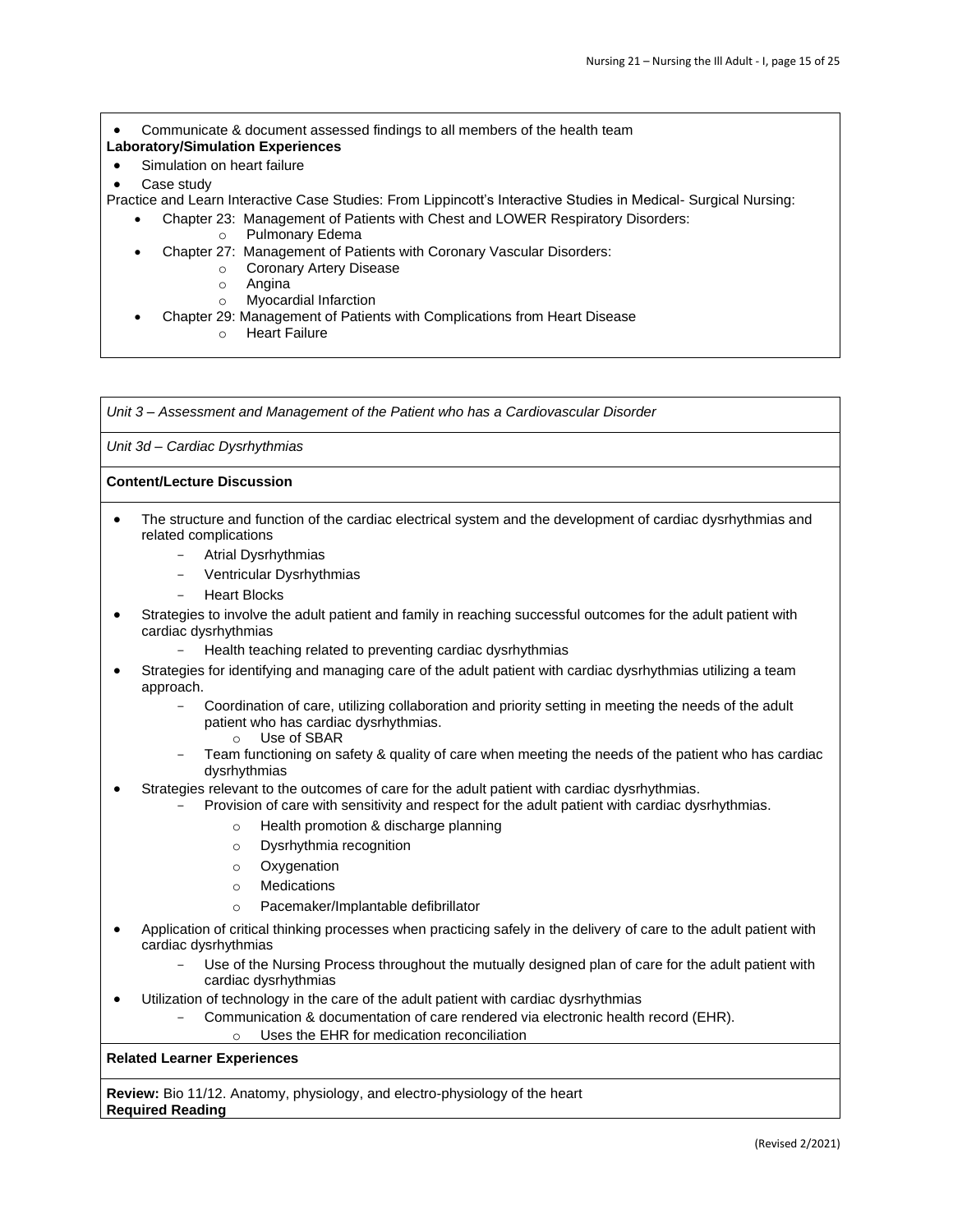• *Hinkle & Cheever*: Ch. 26 pp. 712-748

**Gaming:**

• Rhythm Strips

# **Clinical Experiences**

• Provide patient centered care with sensitivity and respect preferences and expressed needs for patients with cardiac disorders.

• Communicate/document assessed findings to all members of the health team

# **Laboratory/Simulation Experiences**

- DVD
- Arrhythmias-Pathophysiology for Nurses
- Computer Assisted Instruction
	- Chapter 26: Management of Patients with Dysrhythmias and Conduction Problems: o Dysrhythmia

*Unit 4 – Assessment and Management of the Patient who has a Gastrointestinal Disorder* 

## *Unit 4a – Gastric Disorders*

# **Content/Lecture Discussion**

- The structure and function of gastrointestinal system and the development of gastric disorders and related complications
	- Hiatal Hernia
	- Gastro-esophogeal Reflux Disease (GERD)
	- Peptic Ulcer Disease (PUD)
- Strategies to involve the adult patient and family in reaching successful outcomes for the adult patient with gastric disorders
	- Health teaching related care of patient who has gastric disorders
- Strategies for identifying and managing care of the adult patient with gastric disorders utilizing a team approach
	- Coordination of care, utilizing collaboration and priority setting in meeting the needs of the adult patient who has gastric disorders.
		- o Use of SBAR
	- Team functioning on safety & quality of care when meeting the needs of the patient who has gastric disorders
- Strategies relevant to the outcomes of care for the adult patient with gastric disorders
	- Provision of care with sensitivity and respect for the adult patient who has gastric disorders.
		- o Health promotion & discharge planning
		- o Enteral tubes
		- o TPN/PPN
		- o Medications
		- o Surgical interventions
- Application of critical thinking processes when practicing safely in the delivery of care to the adult patient with gastric disorders
	- Use of the Nursing process throughout the mutually designed plan of care for the adult patient with gastric disorders
- Utilization of technology in the care of the adult patient with gastric disorders
	- Communication & documentation of care rendered via electronic health record (EHR).

o Uses the EHR for medication reconciliation

#### **Related Learner Experiences**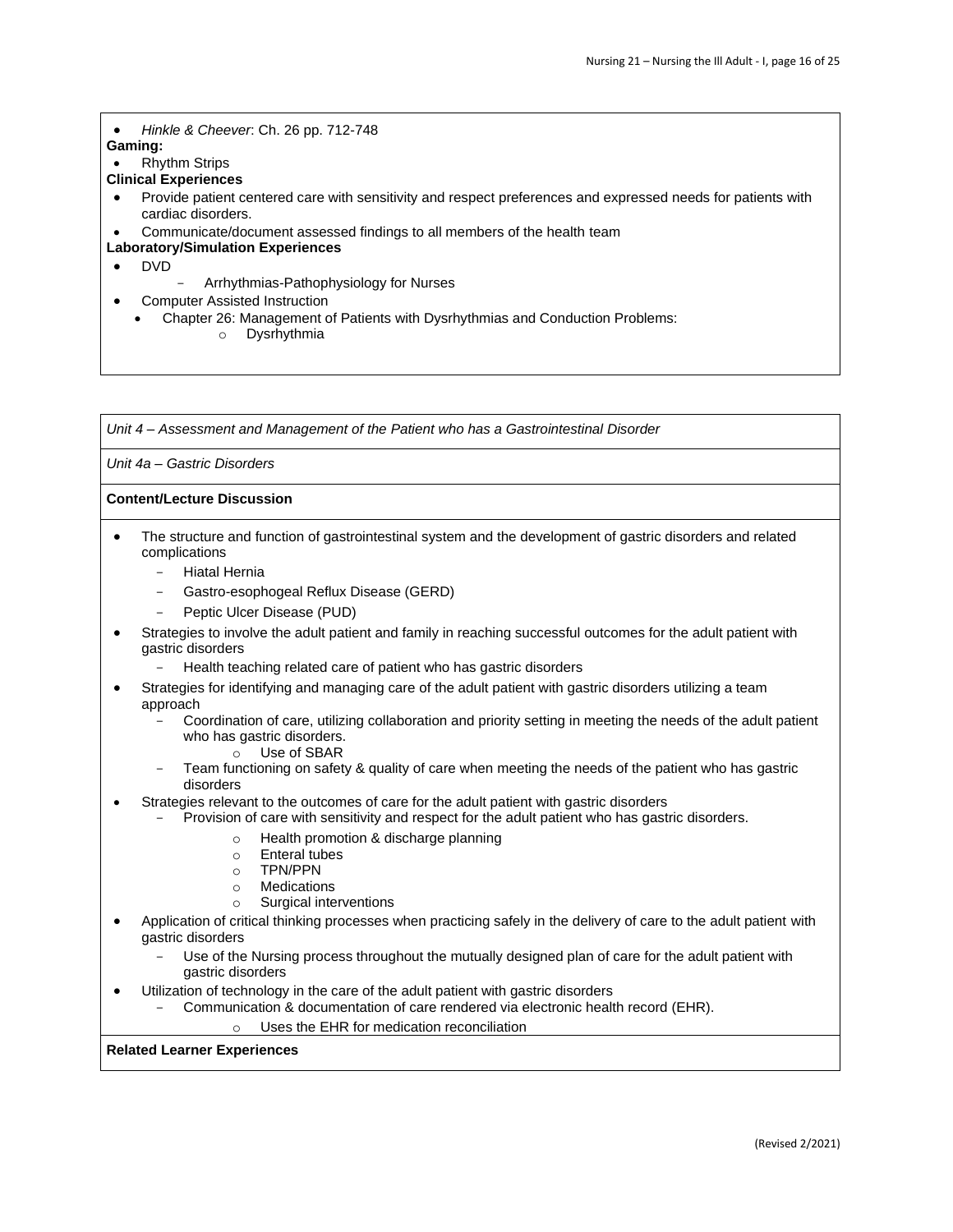• *Hinkle & Cheever* Ch. 45 pp. 1280-1284; Ch. 46 pp. 1292-1303

### **ATI Nursing Education**

- ATI Targeted Medical-Surgical 2019: Gastrointestinal
- **Clinical Experiences**
- Provide patient centered care with sensitivity and respect preferences and expressed needs for patients with gastrointestinal disorders.
- Communicate & document assessed findings to all members of the health team

# **Laboratory/Simulation Experiences**

• Computer Assisted Instruction

Practice and Learn Interactive Case Studies: From Lippincott's Interactive Studies in Medical- Surgical Nursing

Chapter 46: Management of Patients with Gastric and Duodenal Disorders

o Peptic Ulcer

*Unit 4 – Assessment and Management of the Patient who has a Gastrointestinal Disorder* 

*Unit 4b – Intestinal Disorders* 

#### **Content/Lecture Discussion**

- The structure and function of gastrointestinal system and the development of intestinal disorders & related complications
	- Irritable Bowel Disease
	- Intestinal Obstruction
	- Inflammatory Bowel Disease
		- o Crohn's Disease/Ulcerative Colitis
	- Diverticulosis/Diverticulitis/Peritonitis
- Strategies to involve the adult patient and family in reaching successful outcomes for the adult patient with inflammatory intestinal disorders
	- Health teaching related care of patient who has inflammatory intestinal disorders
- Strategies for identifying and managing care of the adult patient with inflammatory intestinal disorders utilizing a team approach
	- Coordination of care utilizing collaboration and priority setting in meeting the needs of the adult patient who has gastric disorders
		- o Use of SBAR
	- Team functioning on safety & quality of care when meeting the needs of the patient who has inflammatory intestinal disorders
- Strategies relevant to the outcomes of care for the adult patient with inflammatory intestinal disorders
	- Provision of care with sensitivity and respect for the adult patient who has inflammatory intestinal disorders.
		- o Health promotion & discharge planning
		- o Nutritional modification
		- o Medications and/or surgical interventions
- Application of critical thinking processes when practicing safely in the delivery of care to the adult patient with inflammatory intestinal disorders
	- Use of the Nursing process throughout the mutually designed plan of care for the adult patient with inflammatory intestinal disorders
- Utilization of technology in the care of the adult patient with inflammatory intestinal disorders
- Communication & documentation of care rendered via electronic health record (EHR).
	- o Uses the EHR for medication reconciliation

#### **Related Learner Experiences**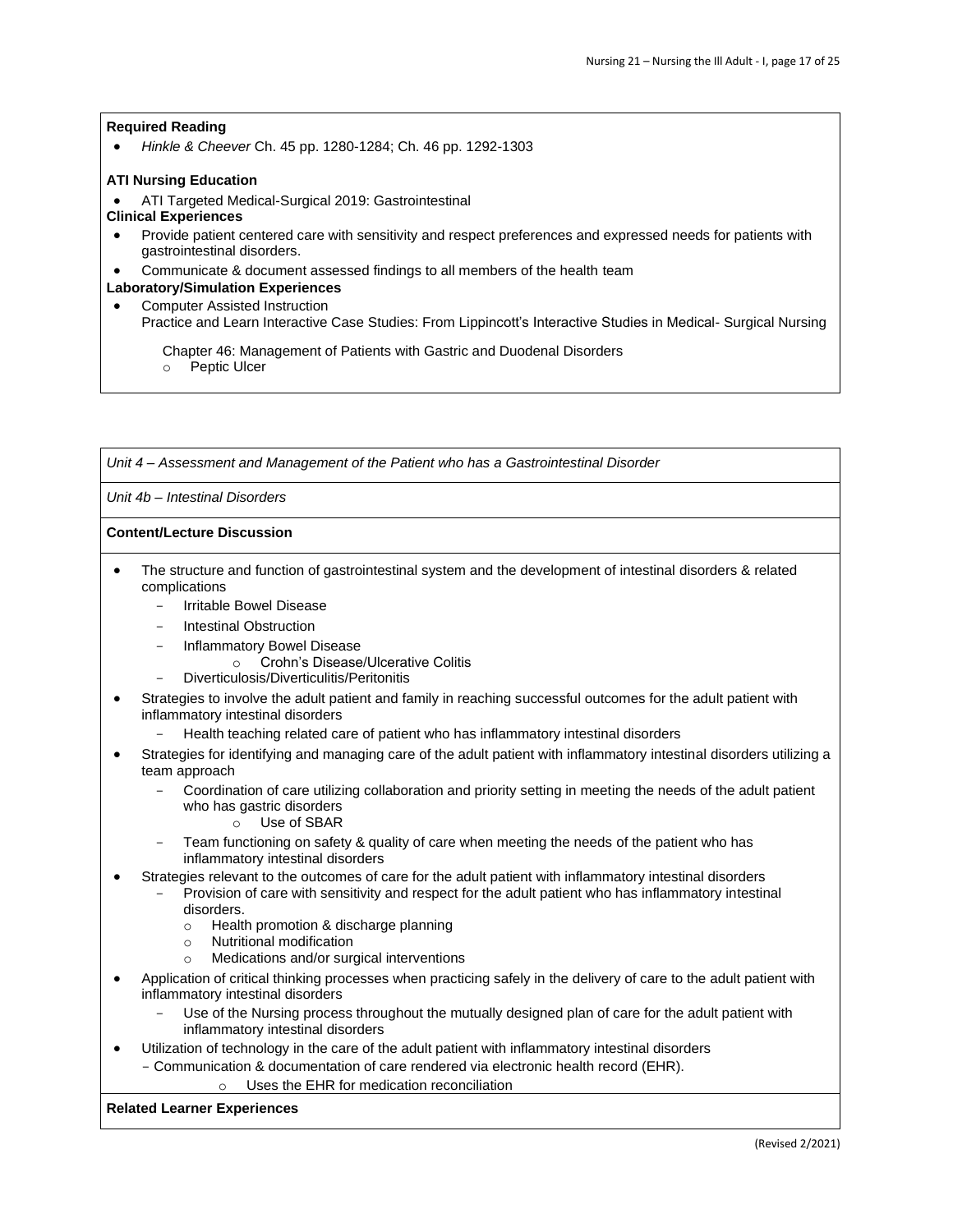• *Hinkle & Cheever:* Ch. 47 pp. 1317-1318, 1322-1323 & 1327-1336

#### **Clinical Experiences**

- Provide patient centered care with sensitivity and respect preferences and expressed needs for patients with gastrointestinal disorders.
- Communicate & document assessed findings to all members of the health team

# **Laboratory/Simulation Experiences**

- Computer Assisted Instruction
	- Practice and Learn Interactive Case Studies: From Lippincott's Interactive Studies in Medical- Surgical Nursing:
		- o Chapter 47: Management of Patients with Intestinal and Rectal Disorders
			- o Inflammatory Bowel Disease

*Unit 4 – Assessment and Management of the Patient who has a Gastrointestinal Disorder* 

# *Unit 4c – Biliary Disorders*

# **Content/Lecture Discussion**

- The structure and function of the biliary system and the development of biliary disorders and related complications
	- Cholecystitis
	- **Hepatitis**
	- **Cirrhosis**
	- **Pancreatitis**
- Strategies to involve the adult patient and family in reaching successful outcomes for the adult patient with biliary disorders
	- Health teaching related care of patient who has inflammatory intestinal disorders
- Strategies for identifying and managing care of the adult patient with biliary disorders utilizing a team approach
	- Coordination of care, utilizing collaboration and priority setting in meeting the needs of the adult patient who has biliary disorders.
		- o Use of SBAR
		- Team functioning on safety & quality of care when meeting the needs of the patient who has biliary disorders
	- Strategies relevant to the outcomes of care for the adult patient with biliary disorders
	- Provision of care with sensitivity and respect for the adult patient who has biliary disorders.
		- o Health promotion & discharge planning
		- o Medications
		- o Nutritional modifications
		- o Surgical interventions
- Application of critical thinking processes when practicing safely in the delivery of care to the adult patient biliary disorders
	- Use of the Nursing process throughout the mutually designed plan of care for the adult patient with biliary disorders
- Utilization of technology in the care of the adult patient with biliary disorders
	- Communication & documentation of care rendered via electronic health record (EHR)
		- o Uses the EMR for medication reconciliation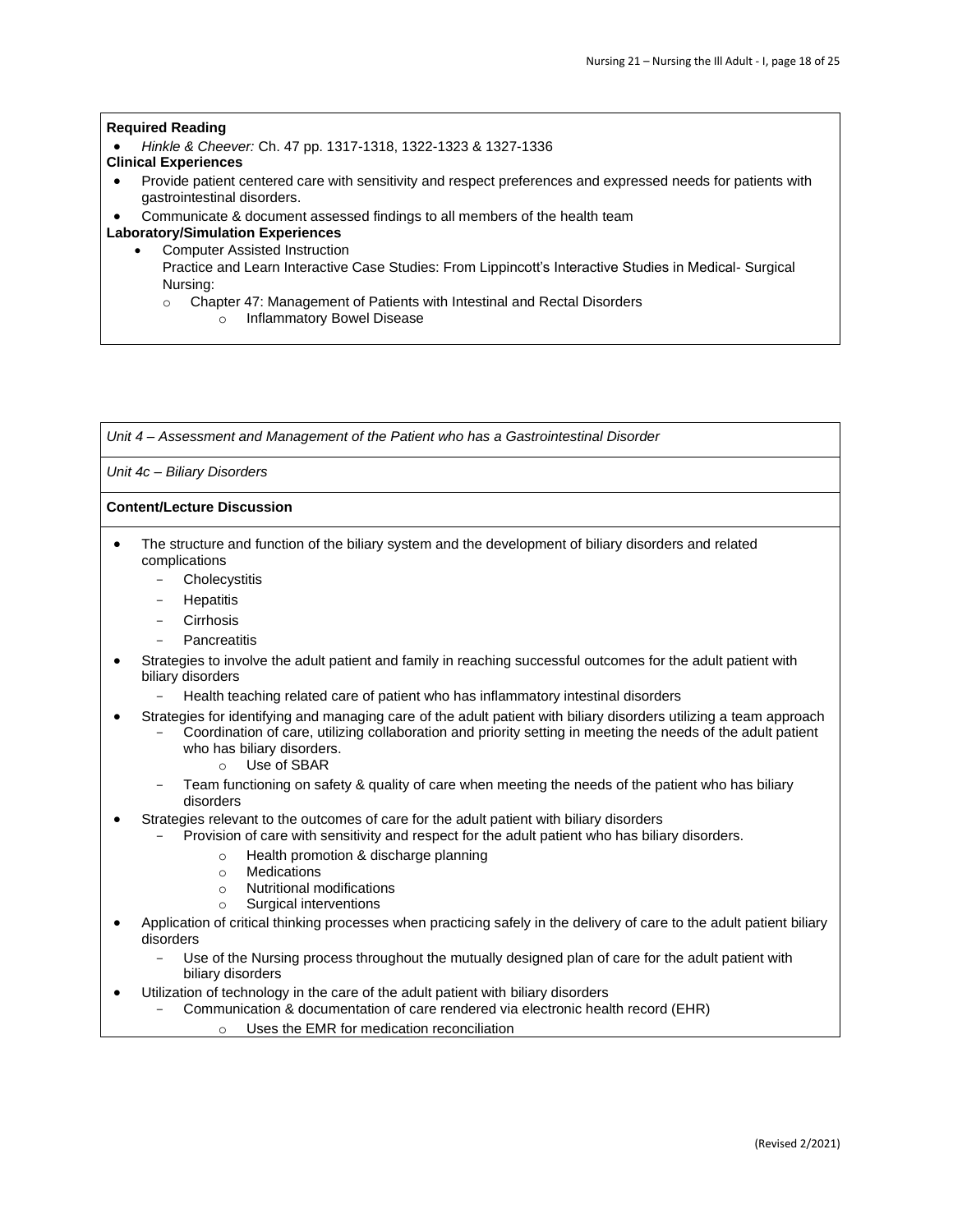• *Hinkle & Cheever*: Ch. 49 pp.1377-1417; Ch. 50 pp. 1430 -1449

# **Clinical Experiences**

- Provide patient centered care with sensitivity and respect preferences and expressed needs for patients with biliary disorders.
- Communicate/document assessed findings to all members of the health team
- **Laboratory/Simulation Experiences**
- Simulation on esophageal varices
- Case study
- Computer Assisted Instruction
	- Practice and Learn Interactive Case Studies: From Lippincott's Interactive Studies in Medical- Surgical Nursing: o Chapter 49: Assessment and Management of Patients with Hepatic Disorders
		- o Hepatic Cirrhosis
		- o Chapter 50: Management of Patients with Hepatic Disorders
			- o Acute Pancreatitis

*Unit 5 – Assessment and Management of the Patient who has an Endocrine Disorder* 

*Unit 5a – Diabetes Mellitus* 

# **Content/Lecture Discussion**

- The structure and function of endocrine system and the development of diabetes mellitus and related complications
- Microvascular/Macrovascular changes
- **Complications** 
	- **Hypoglycemia**
	- **Hyperglycemia** 
		- o DKA/HHS
		- o Diabetic Neuropathy/Nephropathy/Retinopathy
- Strategies to involve the adult patient and family in reaching successful outcomes for the adult patient with diabetes mellitus.
	- Health teaching related care of patient who has diabetes mellitus
- Strategies for identifying and managing care of the adult patient with diabetes mellitus utilizing a team approach.
	- Coordination of care utilizing collaboration and priority setting in meeting the needs of the adult patient who has diabetes mellitus
		- o Use of SBAR
	- Team functioning on safety & quality of care when meeting the needs of the patient who has diabetes mellitus
- Strategies relevant to the outcomes of care for the adult patient with diabetes mellitus
	- Provision of care with sensitivity and respect for the adult patient who is scheduled for has diabetes mellitus.
		- o Health promotion & discharge planning
		- o Nutritional modifications
		- o Medication
- Application of critical thinking processes when practicing safely in the delivery of care to the adult patient with diabetes mellitus
	- Use of the Nursing process throughout the mutually designed plan of care for the adult patient with diabetes mellitus
- Utilization of technology in the care of the adult patient with diabetes mellitus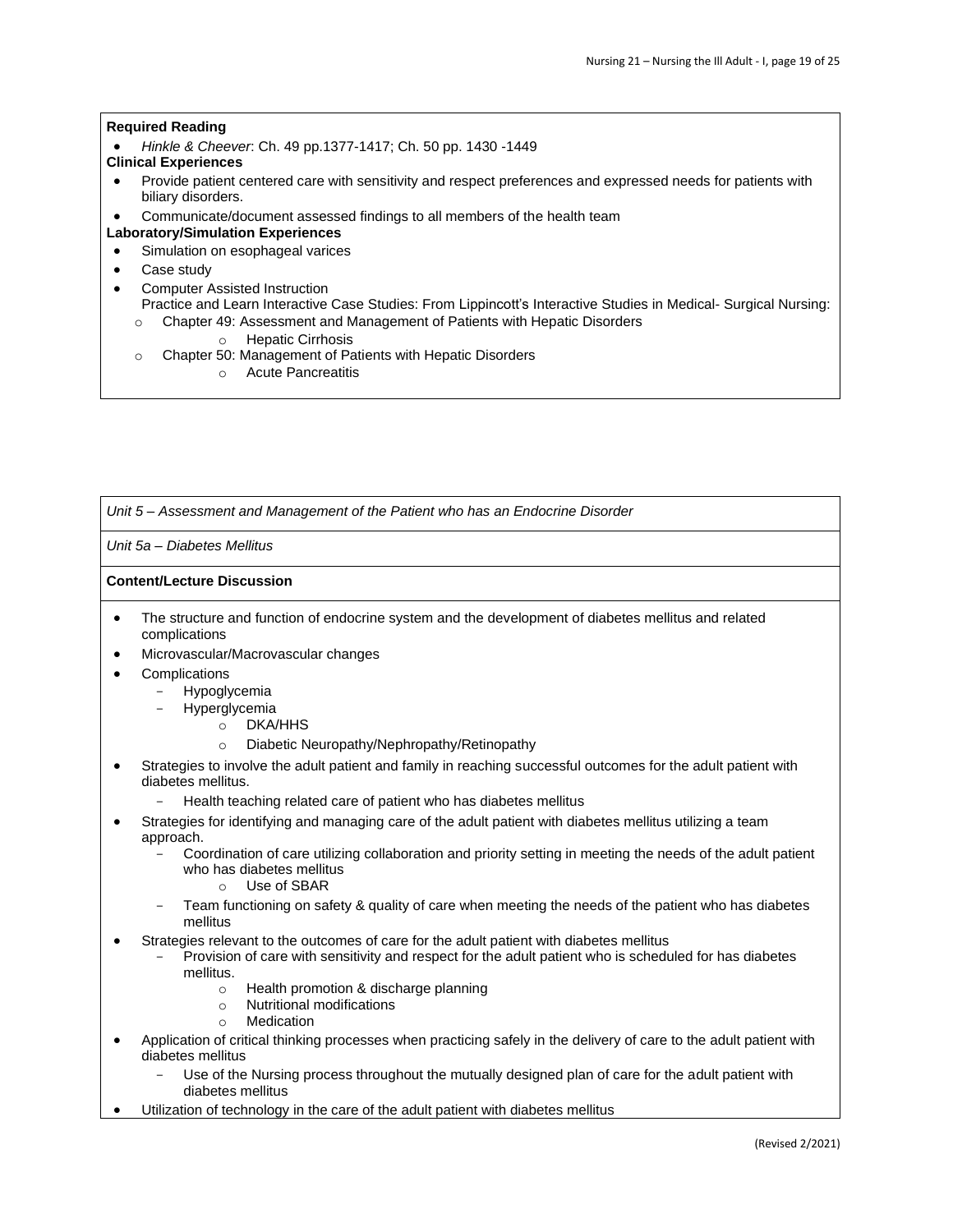- Communication & documentation of care rendered via electronic health record (EHR).
	- o Uses the EHR for medication reconciliation

• *Hinkle & Cheever*: *Ch. 51 pp. 1456 -1500 & Ch. 42, pp. 1214 - 1220*

- **ATI Nursing Education**
- ATI Targeted Medical-Surgical 2019: Endocrine

#### **Clinical Experiences**

- Provide patient centered care with sensitivity and respect preferences and expressed needs for patients with diabetes mellitus.
- Communicate/document assessed findings to all members of the health team
- **Laboratory/Simulation Experiences**
- Simulation on DKA
- Case study
- Computer Assisted Instruction
	- Video Hypoglycemia, Hyperglycemia and Monitoring (1299)

Practice and Learn Interactive Case Studies: From Lippincott's Interactive Studies in Medical- Surgical Nursing

- Chapter 51: Assessment and Management of Patient with Diabetes
- o Diabetes Mellitus

*Unit 5 – Assessment and Management of the Patient who has an Endocrine Disorder* 

*Unit 5b – Other Endocrine Disorders* 

#### **Content/Lecture Discussion**

- The structure and function of endocrine system and the development of endocrine disorders and related complications
	- Pituitary Disorders
	- Thyroid Disorders
	- Parathyroid Disorders
	- Adrenal Cortex Disorders
- Strategies to involve the adult patient and family in reaching successful outcomes for the adult patient with endocrine disorders
	- Health teaching related care of patient who has endocrine disorders
- Strategies for identifying and managing care of the adult patient with endocrine disorders utilizing a team approach.
	- Coordination of care, utilizing collaboration and priority setting in meeting the needs of the adult patient who has endocrine disorders. o Use of SBAR
	- Team functioning on safety & quality of care when meeting the needs of the patient who has endocrine disorders
	- QSEN Safety and Teamwork and Collaboration Videos
- Strategies relevant to the outcomes of care for the adult patient with endocrine disorders
	- Provision of care with sensitivity and respect for the adult patient who has endocrine disorders.
		- o Health promotion & discharge planning
		- o Nutritional modifications
		- o Medication
		- o Radiation/Surgical interventions
- Application of critical thinking processes when practicing safely in the delivery of care to the adult patient who has diabetes mellitus.
	- Use of the Nursing process throughout the mutually designed plan of care for the adult patient with endocrine disorders
- Utilization of technology in the care of the adult patient with endocrine disorders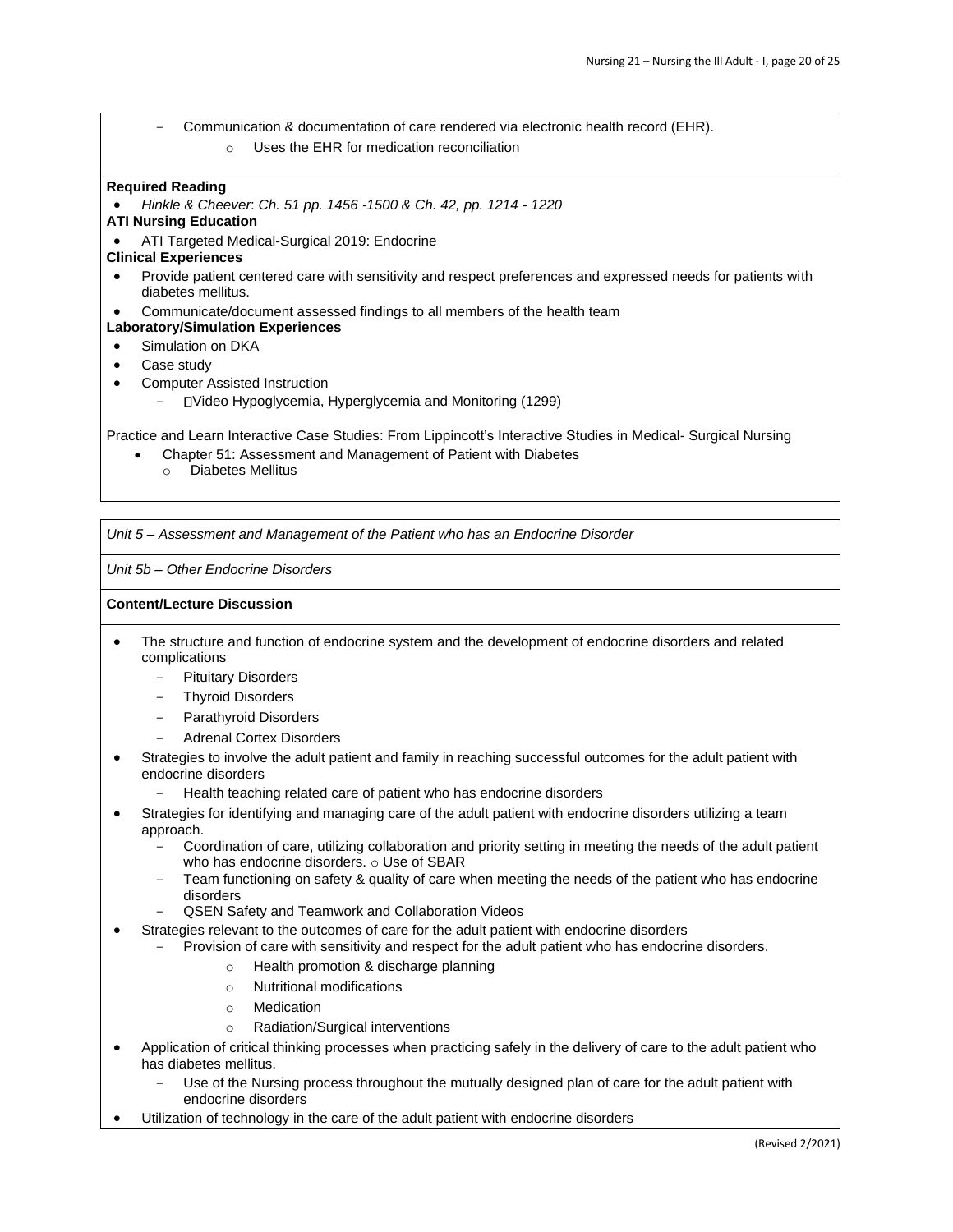- Communication & documentation of care rendered via electronic health record. (EHR) o Uses the EHR for medication reconciliation

### **Related Learner Experiences**

**Review:** Bio 11&12, related to topic content

o

# **Required Reading**

• *Hinkle & Cheever*: *Ch. 52 pp. 1502–1525, 1527-1532 & 1534-1541*

# **Clinical Experiences**

- Provide patient centered care with sensitivity and respect preferences and expressed needs for patients with endocrine disorders.
- Communicate/document assessed findings to all members of the health team

# **Laboratory/Simulation Experiences**

• Computer Assisted Instruction

Practice and Learn Interactive Case Studies: From Lippincott's Interactive Studies in Medical- Surgical Nursing

- o Chapter 52: Assessment and Management of Patients with Endocrine Orders:
- o Hypothyroidism
- o Hyperthyroidism

*Unit 6 – Assessment and Management of the Perioperative Patient* 

# **Content/ Discussion/Flipped Classroom**

- The structure and function of the perioperative experience
	- **Preoperative**
	- Intraoperative
	- Postoperative
- Strategies to involve the adult patient and family in reaching successful outcomes for the adult patient undergoing surgery
	- Health teaching related care of patient who is scheduled for surgery
- Strategies for identifying and managing care of the adult patient undergoing surgery utilizing a team approach
	- Coordination of care utilizing collaboration and priority setting in meeting the needs of the adult patient who is scheduled for surgery
		- o Use of SBAR
	- Team functioning on safety & quality of care when meeting the needs of the patient who is scheduled for surgery
		- o Use of side-site verification
- Strategies relevant to the outcomes of care for the adult patient undergoing surgery
	- Provision of care with sensitivity and respect for the adult patient who is scheduled for surgery.
		- o Health promotion & discharge planning
		- o Pre-op/post-op teaching
		- o Medications/anesthesia/conscious sedation
		- o Pain management
		- o Tubes/drains
- Application of critical thinking processes when practicing safely in the delivery of care to the adult patient undergoing surgery
	- Use of the Nursing process throughout the mutually designed plan of care for the patient undergoing surgery
	- Utilization of technology in the care of the adult patient undergoing surgery
		- Communication & documentation of care rendered via electronic health record (EHR)
			- o Uses the EHR for medication reconciliation

# **Related Learner Experiences**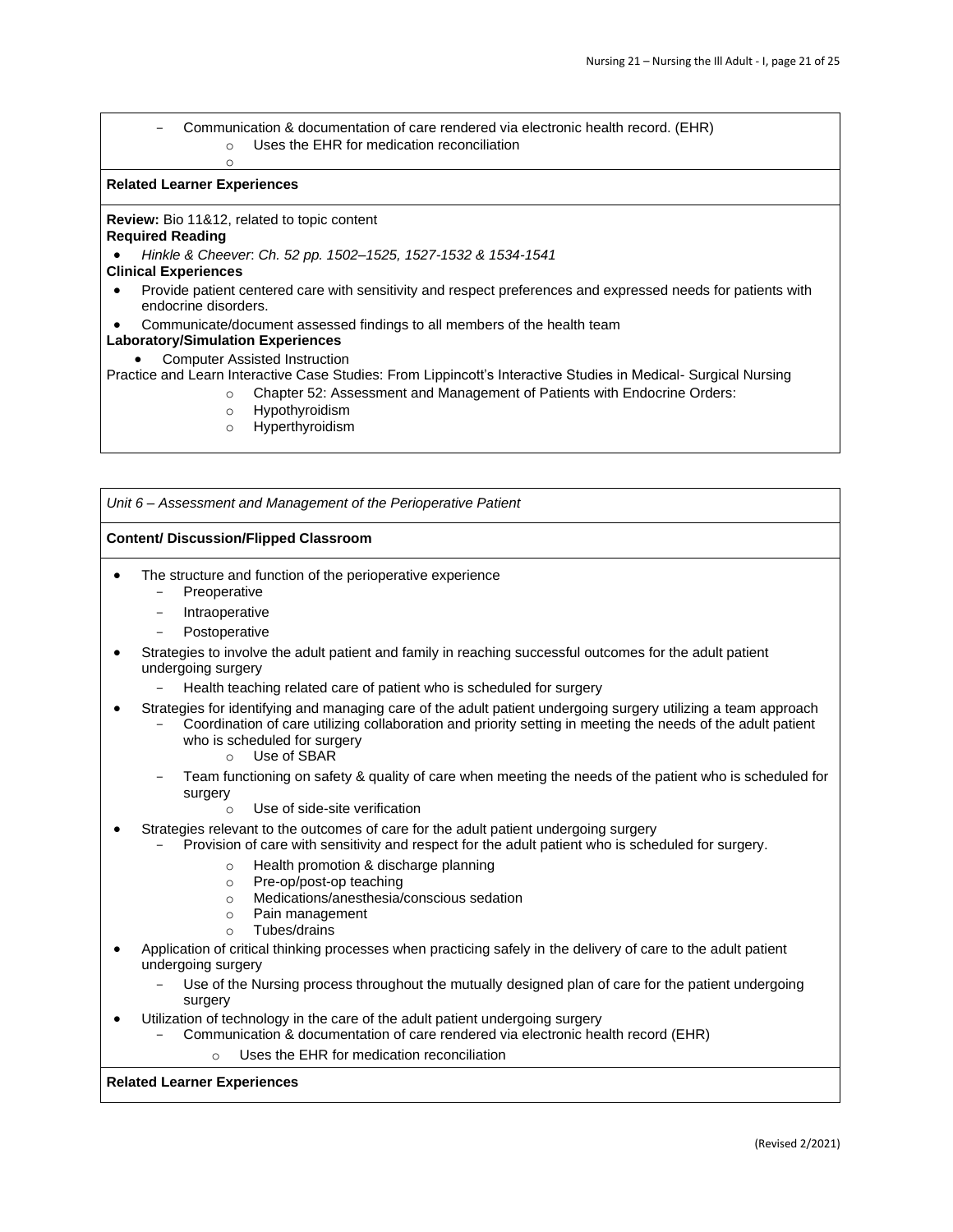• *Hinkle & Cheever*: Ch. 17 pp. 418-434; Ch. 18 pp. 436-454; Ch. 19, pp. 456-476.

# **Computer Assisted Instruction**

• Pre and postoperative surgical care

# **Clinical Experiences**

- Provide patient centered care with sensitivity and respect preferences and expressed needs for perioperative patients.
- Communicate/document assessed findings to all members of the health team

# **Laboratory/Simulation Experiences**

- Simulation on perioperative care
- Case Study

*Unit 7 – Assessment and Management of the Patient who has a Musculoskeletal Disorder* 

# **Content/Lecture Discussion**

- The structure and function of musculoskeletal system and the development of musculoskeletal disorders and related complications
	- **Osteoporosis**
	- **Fractures** 
		- o Compartment Syndrome
		- o Fat Embolism
		- o Infections
		- o Venous Thrombosis/Pulmonary Embolism
- Strategies to involve the adult patient and family in reaching successful outcomes for the adult patient with musculoskeletal disorders
	- Health teaching related care of patient who has musculoskeletal disorders
- Strategies for identifying and managing care of the adult patient with musculoskeletal disorders utilizing a team approach.
	- Coordination of care utilizing collaboration and priority setting in meeting the needs of the adult patient who has musculoskeletal disorders
		- o Use of SBAR
	- Team functioning on safety & quality of care when meeting the needs of the patient who has musculoskeletal disorders o Implementation of fall prevention strategies
- Strategies relevant to the outcomes of care for the adult patient with musculoskeletal disorders.
	- Provision of care with sensitivity and respect for the adult patient who has musculoskeletal disorder
		- o Health promotion & discharge planning
		- o Medications/cast/traction
		- o Surgical intervention/rehabilitation
- Application of critical thinking processes when practicing safely in the delivery of care to the adult patient with musculoskeletal disorders
	- Use of the Nursing process throughout the mutually designed plan of care for the adult patient with musculoskeletal disorders
- Utilization of technology in the care of the adult patient with musculoskeletal disorders
	- Communication & documentation of care rendered via electronic health record (EHR) o Uses the EHR for medication reconciliation

**Related Learner Experiences** 

**Review:** Bio 11/12 Musculoskeletal system **Required Reading** 

• *Hinkle & Cheever*: Ch.41 pp.1169-1172 & 1176-1178 Ch. 40: pp. 1131-1144

**Writing Assignment:** 

- Evidenced-based writing assignment based on clinical patient.
- **Clinical Experiences**
- Provide patient centered care with sensitivity and respect preferences and expressed needs for patients with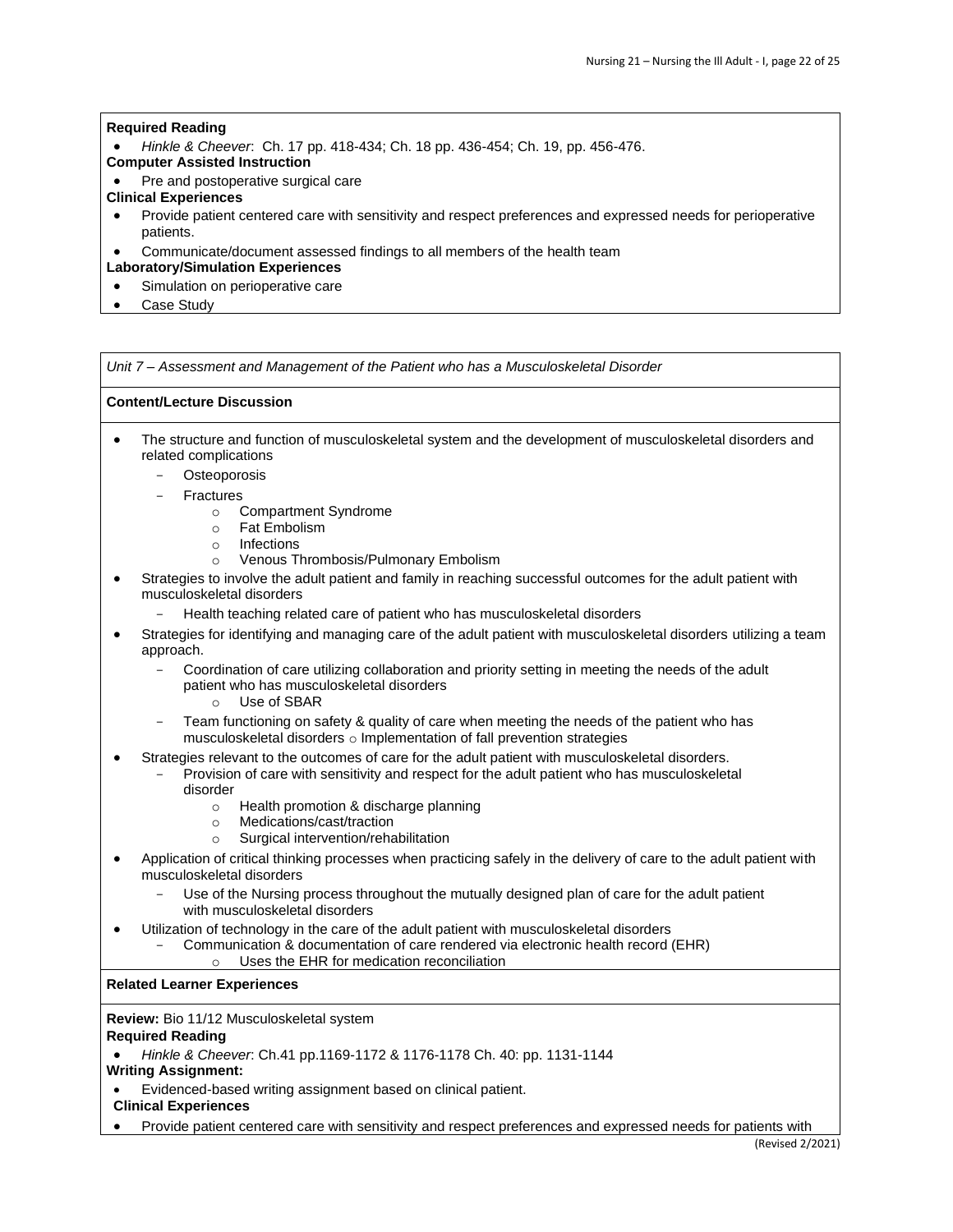musculoskeletal disorders.

- Communicate/document assessed findings to all members of the health team
- **Laboratory/Simulation Experiences**
- Simulation on Fractured Femur
- Case study
- Computer Assisted Instruction

Practice and Learn Interactive Case Studies: From Lippincott's Interactive Studies in Medical- Surgical Nursing:

- Chapter 42: Management of Patients with Musculoskeletal Trauma:
	- o Fracture
	- o Amputation

*Unit 8 – Assessment and Management of the Patient who has an Immune Response Disorder* 

# **Content/Lecture Discussion**

- The structure and function of the immune system and the development of HIV/AIDS and related complications - Opportunistic Infections/Cancers
- Strategies to involve the adult patient and family in reaching successful outcomes for the adult patient with HIV and/or AIDS
	- Health teaching related care of patient who has HIV/AIDS
- Strategies for identifying and managing care of the adult patient with HIV and/or AIDS utilizing a team approach.
	- Coordination of care utilizing collaboration and priority setting in meeting the needs of the adult patient who has HIV/AIDS
		- o Use of SBAR
	- Team functioning on safety & quality of care when meeting the needs of the patient who has HIV/AIDS.
- Strategies relevant to the outcomes of care for the adult patient with HIV and/or AIDS.
	- Provision of care with sensitivity and respect for the adult patient who has HIV/AIDS.
		- o Health promotion & discharge planning
		- o Nutritional modifications /TPN/TPN
		- o Medications
- Application of critical thinking processes when practicing safely in the delivery of care to the adult patient with HIV and/or AIDS
	- Use of the Nursing process throughout the mutually designed plan of care for the adult patient with HIV and/or AIDS
- Utilization of technology in the care of the adult patient with HIV and/or AIDS.
	- Communication & documentation of care rendered via electronic health record (ERH).
		- o Uses the EHR for medication reconciliation

#### **Related Learner Experiences**

Review

• Bio 11&12 – Immune System

Required Reading

- *Hinkle & Cheever*: Ch.35 pp. 1014-1020; Ch. 36 pp. 1025-1054; Ch.37., pp. 1078-1080
- **Clinical Experiences**
- Provide patient centered care with sensitivity and respect preferences and expressed needs for patients with HIV/AIDS
- Communicate/document assessed findings to all members of the health team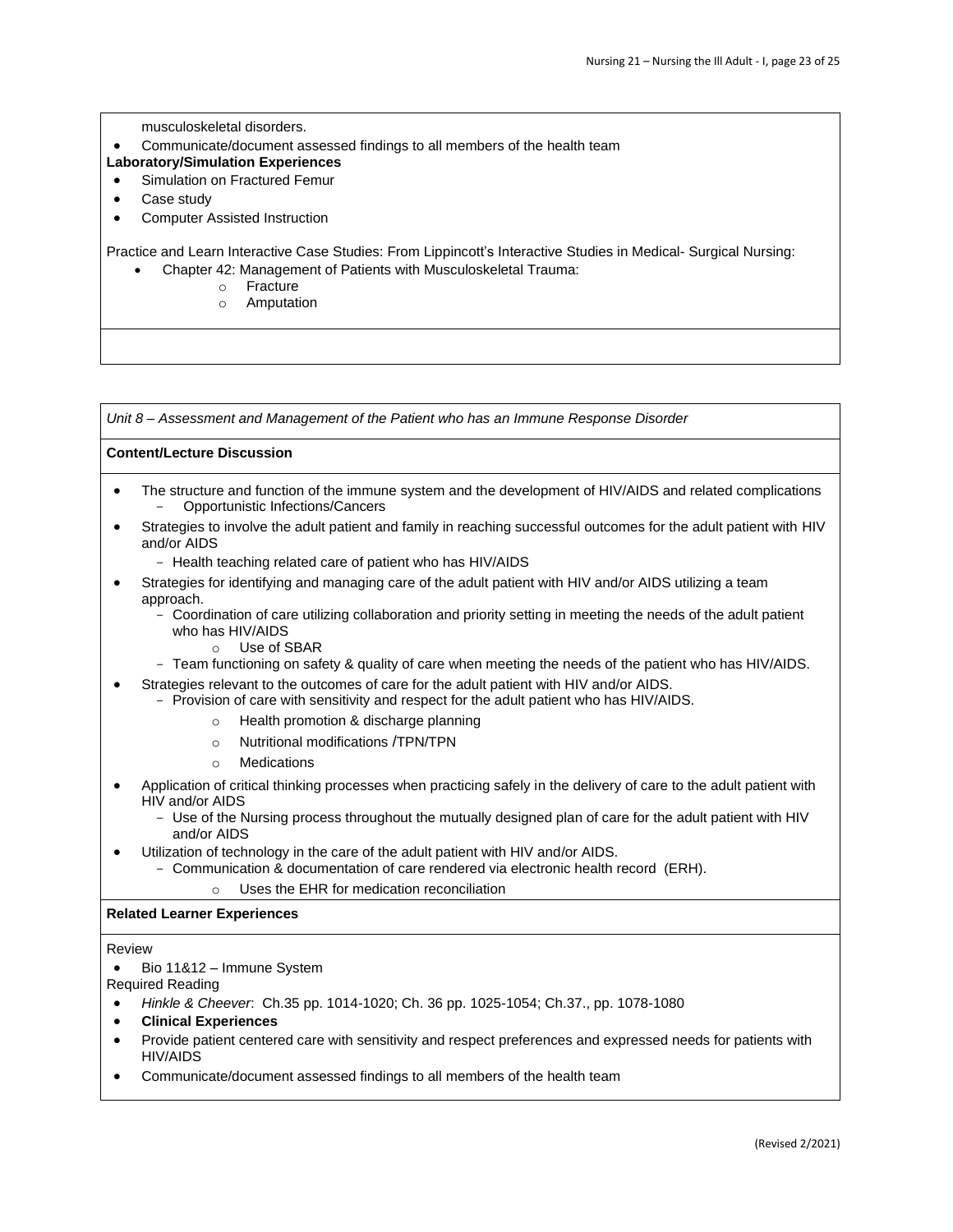*Unit 9 – Assessment and Management of the Patient who has a Genitourinary Disorder* 

*Unit 9a – Genitourinary Disorders* 

#### **Content/Lecture Discussion**

- The structure and function of genitourinary system and the development of genitourinary disorders and related complications
	- Urinary Tract Infections
	- Renal Calculi
- Strategies to involve the adult patient and family in reaching successful outcomes for the adult patient with genitourinary disorders
	- Health teaching related care of patient who has genitourinary disorders
- Strategies for identifying and managing care of the adult patient with genitourinary disorders utilizing a team approach.
	- Coordination of care utilizing collaboration and priority setting in meeting the needs of the adult patient who has genitourinary disorders
		- o SBAR
	- Team functioning on safety & quality of care when meeting the needs of the patient who has genitourinary disorders.
		- o Prevention of CAUTI
- Strategies relevant to the outcomes of care for the adult patient with genitourinary disorders
	- Provision of care with sensitivity and respect for the adult patient who has genitourinary disorders
		- o Heath promotion & discharge planning
		- o Nutritional modification
		- o Medications
		- o Surgical interventions
- Application of critical thinking processes when practicing safely in the delivery of care to the adult patient with genitourinary disorders
	- Use of the Nursing process throughout the mutually designed plan of care for the adult patient with genitourinary disorders
- Utilization of technology in the care of the adult patient with genitourinary disorders
	- Communication & documentation of care rendered via electronic health record (EHR).
		- o Uses the EHR for medication reconciliation

# **Related Learner Experiences**

**Review:** Bio 11&12 – Genitourinary System

# **Required Reading**

• *Hinkle & Cheever*: CH. 53 pp. 1555– 1566; Ch. 55 pp. 1615 – 1622, 1632 - 1637

# **Clinical Experiences**

- Provide patient centered care with sensitivity and respect preferences and expressed needs for patients with genitourinary disorders
- Communicate/document assessed findings to all members of the health team